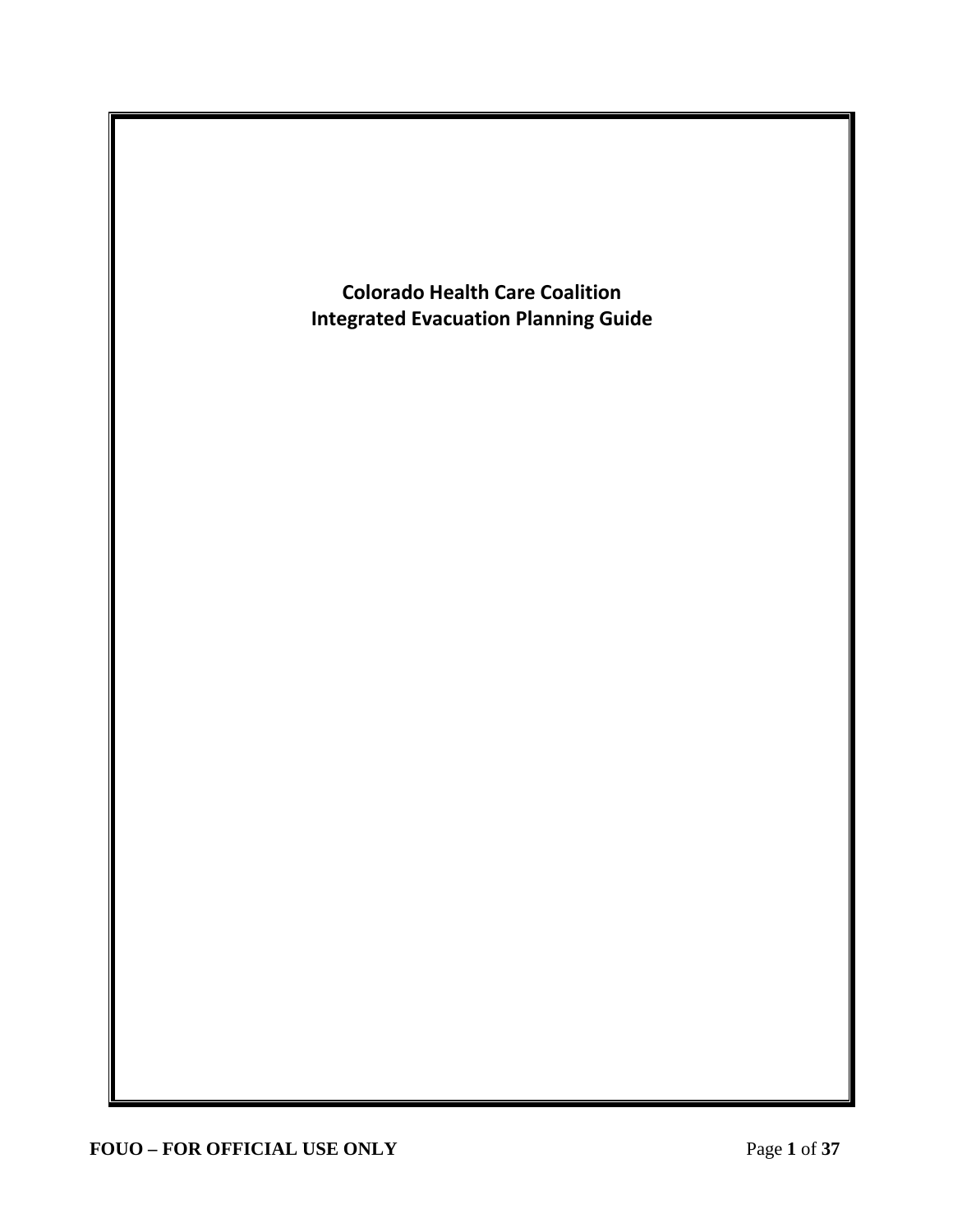#### December 2013,

Dear Emergency Preparedness and Response Colleagues:

We are delighted to present you with the Colorado Health Care Coalition Integrated Evacuation Planning Guide and Template. These documents were designed by multiagency subject matter experts across the state to help guide the development of a plan to coordinate an individual or multiple health care organization evacuation, or reception of patients, in the event of a disaster.

The purpose of the planning guide and template is to provide Colorado Health Care Coalitions and other state and local preparedness partners with recommendations for a coordinated and collaborative response. The guide may also help in facilitating the development of a tiered level health care community plan for multi-jurisdictional evacuation and/or reception.

Colorado health care is multifaceted and planning is expected to be organized along multiple disciplines including: all health care facilities, public health, emergency medical services and emergency management and other medical and response partners. Colorado is also governed by Home Rule therefore; evacuation planning efforts should be a coordinated effort with all applicable health care and response partners. Effective planning ensures that the whole community is represented in the planning process, including representatives from the jurisdiction's departments and agencies, civic leaders, businesses, and organizations who are able to contribute critical perspectives and/or have a role in executing the plan.

We encourage Health Care Coalitions to carefully review the guidelines as you begin the development of a plan that will help to ensure the safety of your staff and the medical and public health needs of the population that you serve. Thank you once again for your ongoing dedication and commitment to making Colorado safe, prepared and resilient.

Sincerely.

Director OEPR-CDPHE



Colorado Department of Public Health and Environment

Bruce Holloman **Field Services Manager** DHSEM-CDPS



D. Rand Lykene

D. Randy Kuykendall, MLS Director **HFEMSD-CDPHE** 



Colorado Department of Public Health and Environment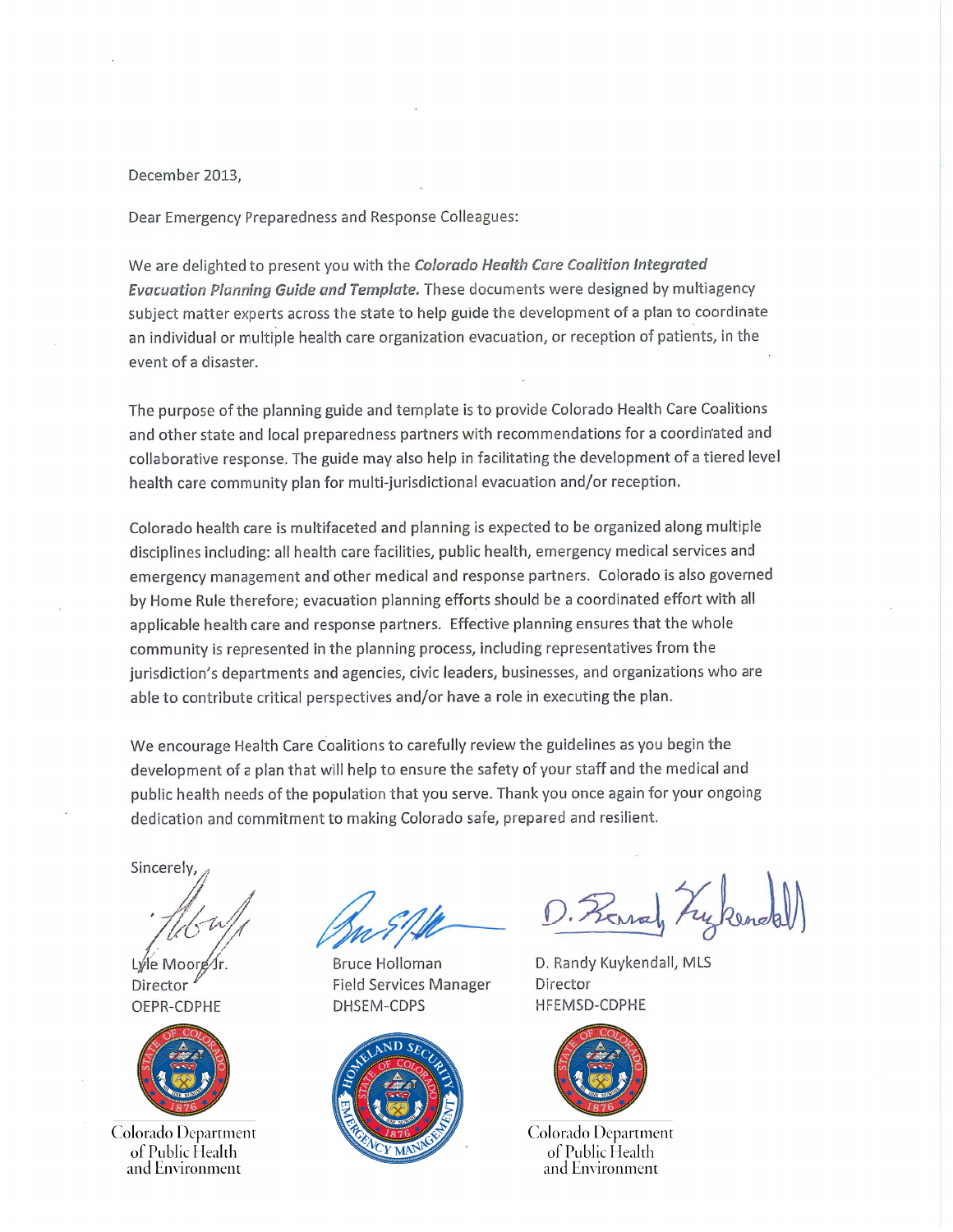#### **Acknowledgments**

As part of the Hospital Preparedness Program (HPP) grant, the Colorado Hospital Association (CHA) was contracted through the Colorado Department of Health and Environment's (CDPHE) Emergency Preparedness and Response Division (EPRD) to develop the Colorado Health Care Coalition Integrated Evacuation Planning Guide and Template. We would like to thank the Georgia Department of Public Health (GDPH), Section of Emergency Preparedness and Response for permission to use and modify their planning guidance, "*Georgia Regional Integrated Healthcare Community Evacuation Plan and Receiving Plan Template Guideline and Evacuation Plan Template*."

In addition, we would also like to extend special thanks and appreciation to the Evacuation Steering Committee, Evacuation Planning Workgroup, CDPHE's ESF #8 Steering Committee and contractor Response System Inc. (RSI) for their guidance and subject matter expertise in the development of the guide and template.

### **Evacuation Steering Committee**:

| Sean Caffery               | CDPHE, Health Facilities and Emergency Medical Services Division |
|----------------------------|------------------------------------------------------------------|
| Randy Cardonell            | Response Systems, Inc.                                           |
| <b>Mark Chambers</b>       | Response Systems, Inc.                                           |
| Deborah French             | CHA, Hospital Emergency Preparedness Program                     |
| <b>Todd Grainger</b>       | Response Systems, Inc.                                           |
| Yonette P. Hintzen-Schmidt | CDPHE, Office of Emergency Preparedness and Response             |
| <b>Bruce Holloman</b>      | CO Division of Homeland Security and Emergency Management,       |
|                            | Office of Emergency Management (OEM)                             |
| Jennifer McCants           | <b>CDPHE, Health Facilities</b>                                  |
| Lyle Moore                 | CDPHE Office of Emergency Preparedness and Response              |
| <b>Richard Prestidge</b>   | CHA, Hospital Emergency Preparedness Program                     |
| Natalie Riggins            | CDPHE, Office of Emergency Preparedness and Response             |
| RayAnn Rodriguez           | CHA, Hospital Emergency Preparedness Program                     |
| Derek Rowan                | Response Systems, Inc.                                           |
| <b>Judy Yockey</b>         | CDPHE, Office of Emergency Preparedness and Response             |

#### **Evacuation Planning Workgroup:**

| Chelsia Baker              | American Medical Response                                        |
|----------------------------|------------------------------------------------------------------|
| Tobi Blanchard             | Homeland Security, South Central Region                          |
| Mac Butterfass             | Exempla Good Samaritan Medical Center                            |
| Sean Caffery               | CDPHE, Health Facilities and Emergency Medical Services Division |
| Sara Garrington            | <b>Tri-County Health Department</b>                              |
| <b>Steve Hilley</b>        | Yampa Valley Medical Center                                      |
| Yonette P. Hintzen-Schmidt | CDPHE, Office of Emergency Preparedness and Response             |
| <b>Bruce Holloman</b>      | CO Division of Homeland Security and Emergency Management,       |
|                            | Office of Emergency Management (OEM)                             |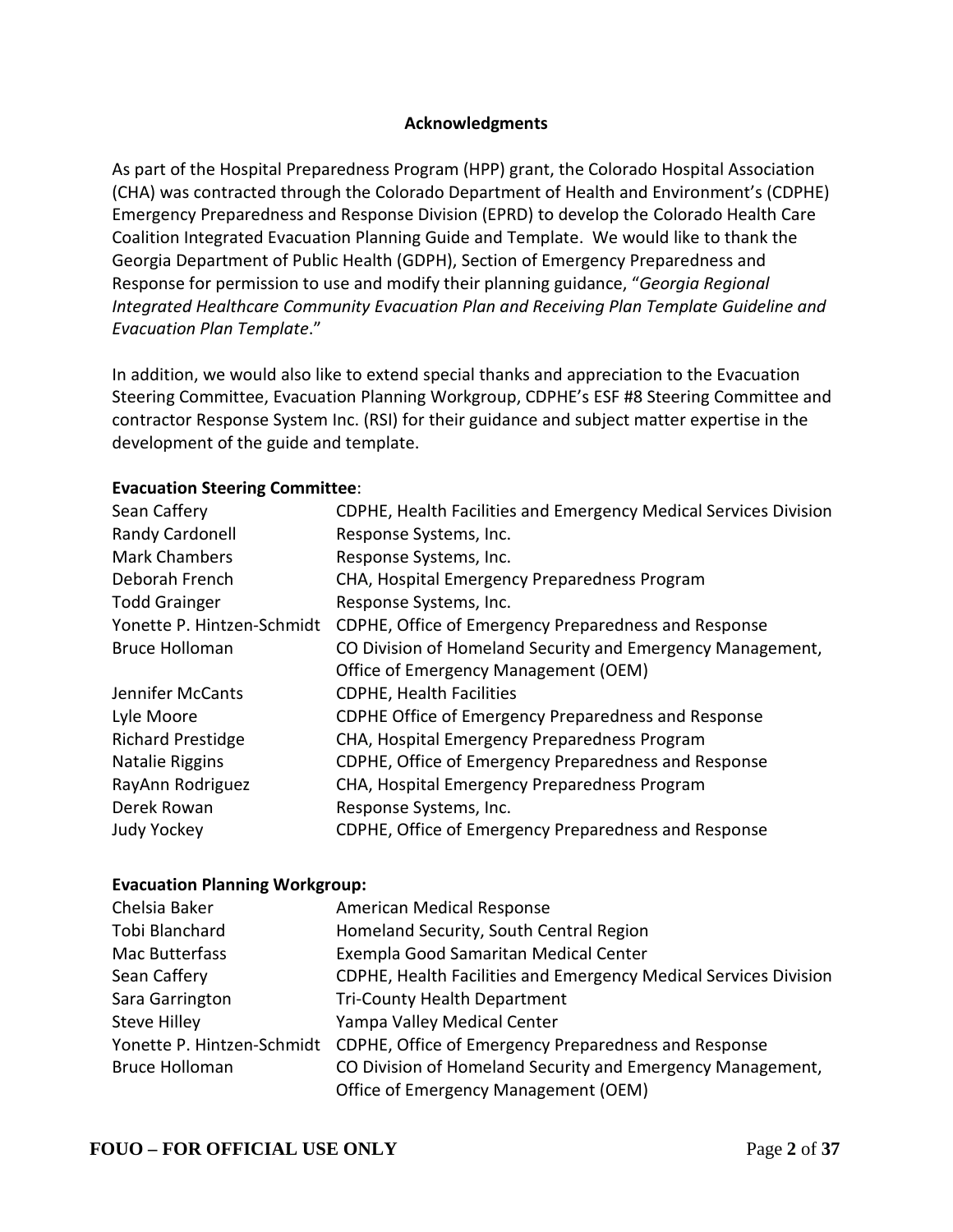| Tim Klippert         | Medical Center of the Rockies and Poudre Valley Hospital |
|----------------------|----------------------------------------------------------|
| James Lancy          | Arvada Police Department                                 |
| Dave Linebaugh       | Penrose-St. Francis Health Service                       |
| Melinda Malamoco     | Denver MMRS                                              |
| Robert Marlin        | South Metro Fire Rescue Authority                        |
| <b>Bill Mayfield</b> | <b>Memorial Health System</b>                            |
| Jennifer McCants     | <b>CDPHE, Health Facilities</b>                          |
| Jay Newmann          | American Medical Response of Colorado                    |
| <b>Philip Niemer</b> | Children's Hospital Colorado                             |
| Mary Pancheri        | Longmont United Hospital                                 |
| John Putt            | <b>Operational Consulting Group</b>                      |
| Natalie Riggins      | CDPHE, Office of Emergency Preparedness and Response     |
| James Robinson       | Denver Health & Hospital Authority - Paramedic Division  |
| Jenny Schmitz        | Denver Health                                            |
| Zane Shaw            | VHA, Region VIII, Office of Emergency Management         |
| Linda Underbrink     | RETAC, Foothills                                         |
| Craig Williams       | <b>Evans US Army Community Hospital</b>                  |
| <b>Judy Yockey</b>   | CDPHE, Office of Emergency Preparedness and Response     |
|                      |                                                          |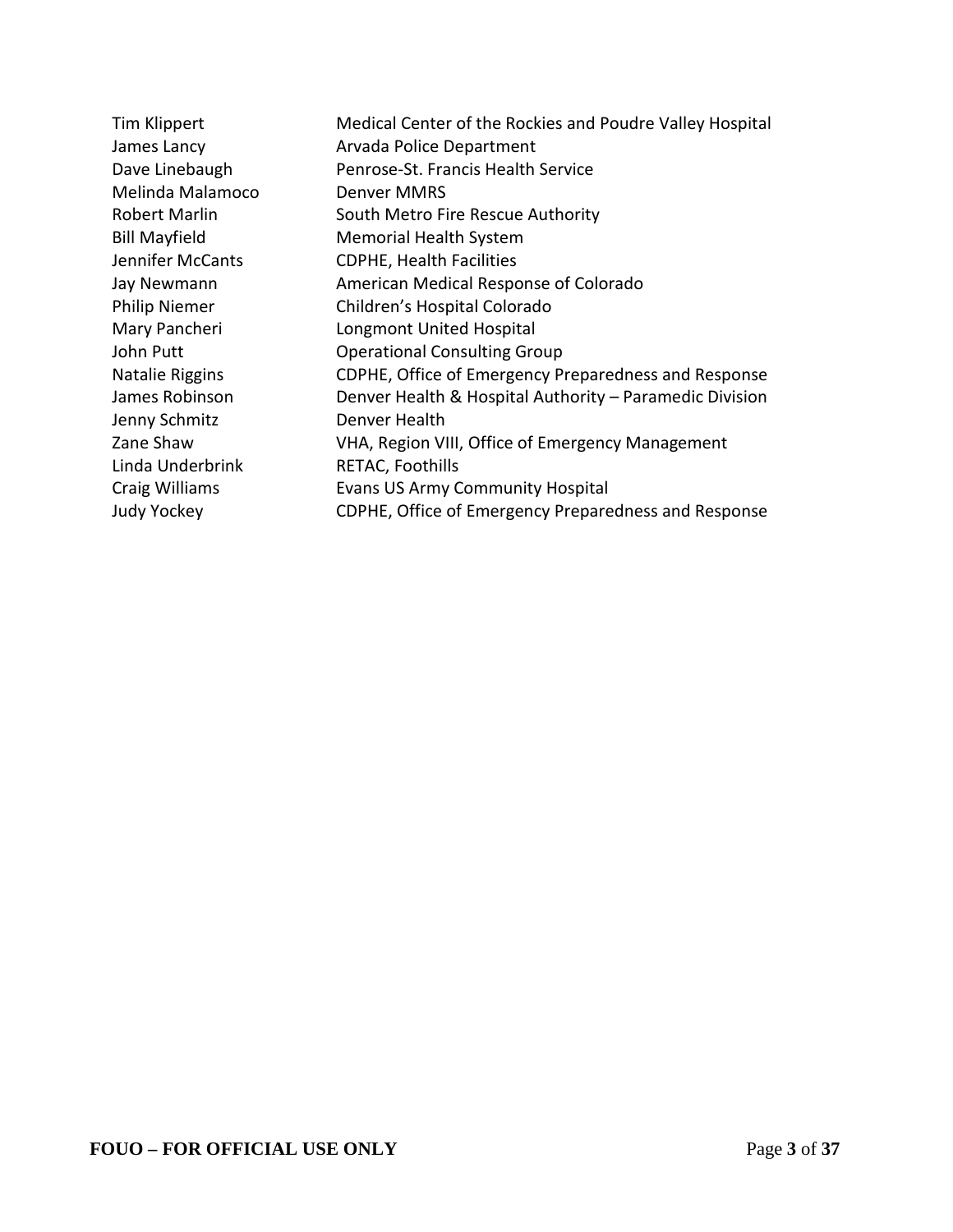# **Table of Contents**

## **Colorado Health Care Coalition Integrated Evacuation Planning Guide**

| I.   |                                                                          |  |
|------|--------------------------------------------------------------------------|--|
| Ш.   |                                                                          |  |
|      |                                                                          |  |
|      |                                                                          |  |
|      |                                                                          |  |
|      |                                                                          |  |
| III. |                                                                          |  |
| IV.  |                                                                          |  |
|      |                                                                          |  |
|      |                                                                          |  |
|      |                                                                          |  |
|      |                                                                          |  |
|      |                                                                          |  |
|      |                                                                          |  |
|      |                                                                          |  |
|      |                                                                          |  |
|      |                                                                          |  |
| J.   |                                                                          |  |
|      | K. Effective Plans Should Include an Authorities and Reference Section12 |  |

## **Plan Elements: Specifications & Deliverables**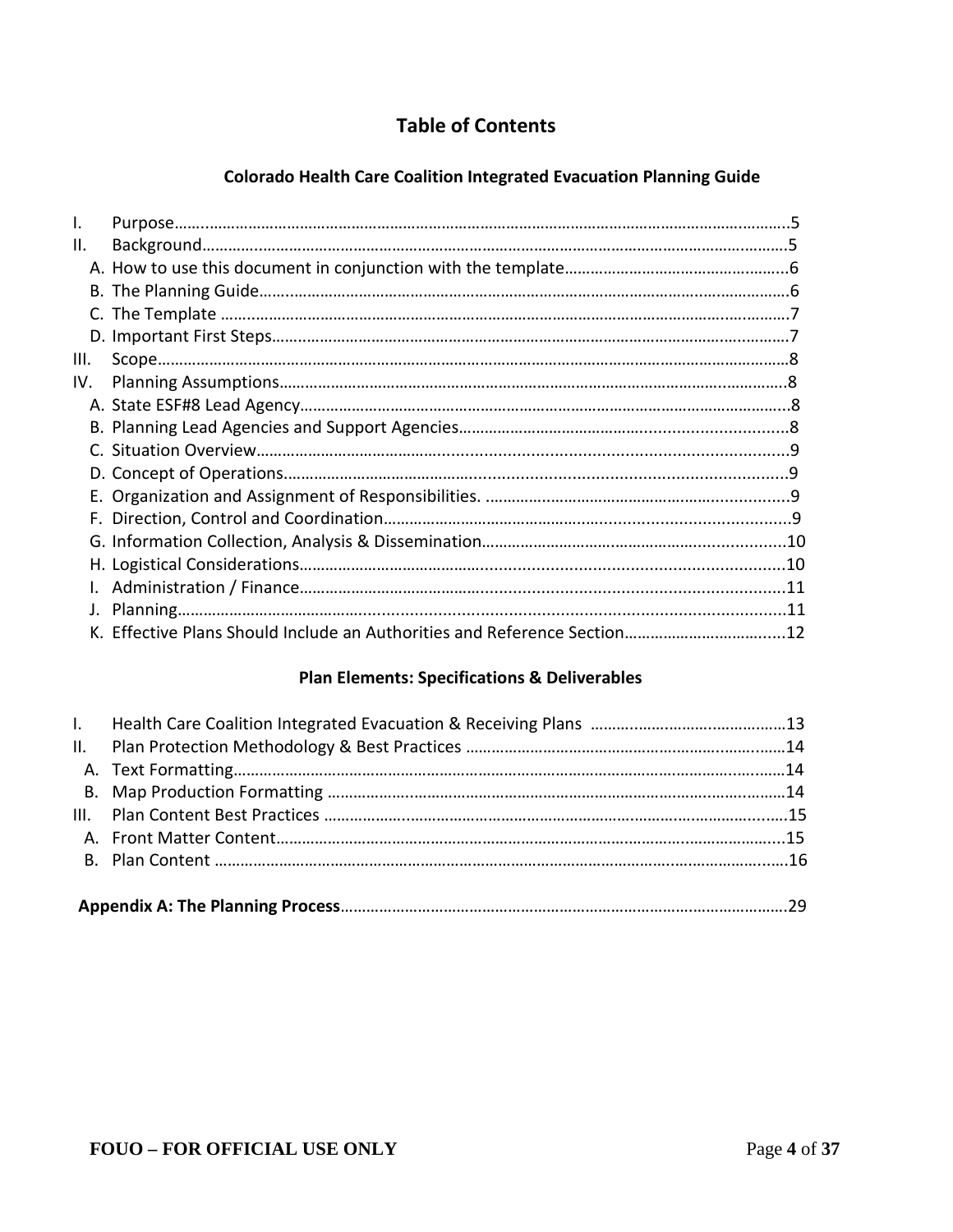#### **Colorado Health Care Coalition Integrated Evacuation Planning Guide**

#### I. Purpose:

The purpose of this planning guide is to provide the Colorado Department of Public Health and Environment (CDPHE), Office of Emergency Preparedness and Response (OEPR), and Colorado Health Care Coalitions (Coalition) with recommendations for a coordinated and collaborative response requiring an individual or multiple health care facility evacuation or patient reception. The guide may also help in facilitating the development of a tiered level health care community plan for multi-jurisdictional evacuation and/or reception. This guide provides principles and general guidance for developing evacuation or reception plans for each Health Care Coalition Planning Group (Planning Group) in Colorado, with the goal of creating a larger community interoperable plan. These guidelines will provide a starting point for Planning Groups that have not yet developed evacuation/reception plans and will include points to consider as plans are developed. Planning Groups that already have evacuation/reception plans may use these guidelines to augment or strengthen their current plans. This document is a guideline for the development of an Integrated Health Care Evacuation and Receiving Plan. Such plans are used for coordinating evacuation of health care facilities or reception of patients, and is applicable to all health care entities and supporting agencies, including hospitals (specialty hospitals and Acute Care Hospitals), public health, behavioral health facilities, rehabilitation centers, Long-Term Care Facilities, nursing homes, assisted living facilities, Federally Qualified Health Centers (FQHCs), EMS, pharmacies, dialysis facilities, and any other health care organization responsible for the medical and public health needs of the population.

I. Background:

Colorado health care is multifaceted. Planning is organized along multiple disciplines including; hospitals, public health, and emergency management. Colorado is also governed by Home Rule. Therefore, evacuation planning efforts will be a coordinated effort by each Planning Group with all health care and response partners, including Regional Emergency Medical and Trauma Advisory Councils (RETAC).

CDPHE-OEPR supports emergency preparedness for the majority of public health and other health care agencies in the state. With this in mind, the Colorado Hospital Association's (CHA), Hospital Preparedness Program and CDPHE-OEPR undertook the monumental task of coordinating the appropriate agencies to develop a diverse, subject matter expert (SME) workgroup to address the planning and coordination tasks that needed to be accomplished to prepare Planning Groups for an integrated health care evacuation. The task of this workgroup was to devise a planning guide to coordinate a multiple health care organization evacuation, or reception of patients, in the event of a disaster. This guide to health care evacuation/receiving planning is the product of the state evacuation workgroup. It is the first stage. Future work will likely be tasked to the Planning Groups. This planning

#### **FOUO – FOR OFFICIAL USE ONLY** Page **5** of **37**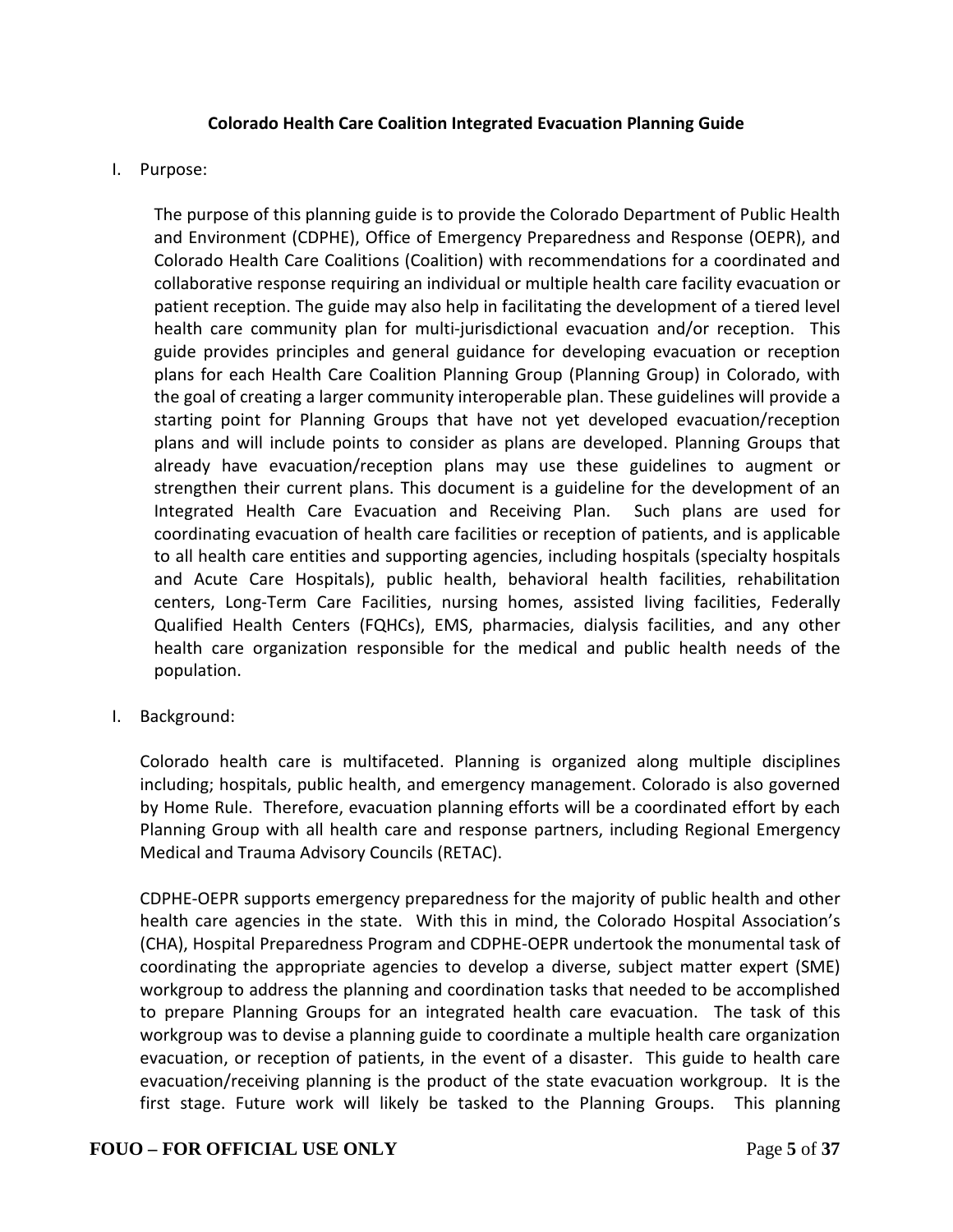document provides guidance for developing evacuation and reception coordination and preparedness. When complete, each plan will coordinate health care evacuation and reception within a community that falls under the auspices of [ESF #8](http://dhsem.state.co.us/sites/default/files/11%20ESF%208%20Public%20Health%20-%20Medical%20Services%20DONE.pdf) (Public Health and Medical).

- A. How to use this document in conjunction with the template: This guide provides instruction on the planning process and plan elements. It recommends certain health care entities to establish partnerships and encourages other preparedness agencies to join. The document helps identify planning leads and support agencies, provides a stepby-step process to creating a plan and serves as the cornerstone for evacuation and receiving planning. This guide is pre-scripted in some areas and instructional in other areas. It was not the intent of the workgroup to provide a fill-in-the-blank template because coordination of effort and planning evolves from the planning process and communication. However, an accompanying template has been developed to further aid the construct of the plan. The accompanying template is not a fill-in-the-blank solution for evacuation planning but does provide a framework for plan development according to the [Comprehensive Preparedness Guide, CPG 101, version 2.0, November 2010](http://www.fema.gov/pdf/about/divisions/npd/CPG_101_V2.pdf) standard. Hazards and vulnerabilities require review and prioritization. Consensus Objectives and Goals have to be established and likely scenarios walked through. During this process, resources have to be identified, coordinated and planning roles and responsibilities defined. Certain steps should be accomplished when this guide and template are given to the lead planning agency. They are:
	- 1. The lead planning agency reviews both documents.
	- 2. A Planning Group is formed.
	- 3. The Planning Group reads and reviews both documents.
	- 4. The Planning Group schedules review meetings.
	- 5. SME advice in practice and regulation should be called upon.
	- 6. Authorities are defined.
	- 7. The planning process is completed.
	- 8. The plan is implemented and exercised.
	- 9. The plan is evaluated and included in a HSEEP multi-year exercise plan.
- B. The planning guide:
	- 1. Is an outline of the planning process and plan elements that should be considered.
	- 2. Provides instruction on each section of the template that can be formed into a functional plan.
	- 3. Does not address every criteria of an effective planning process or plan. It is a guide that assists the planner to plan and use the template. Effective planning in respect to communication and coordination of assets will depend on input from the SMEs.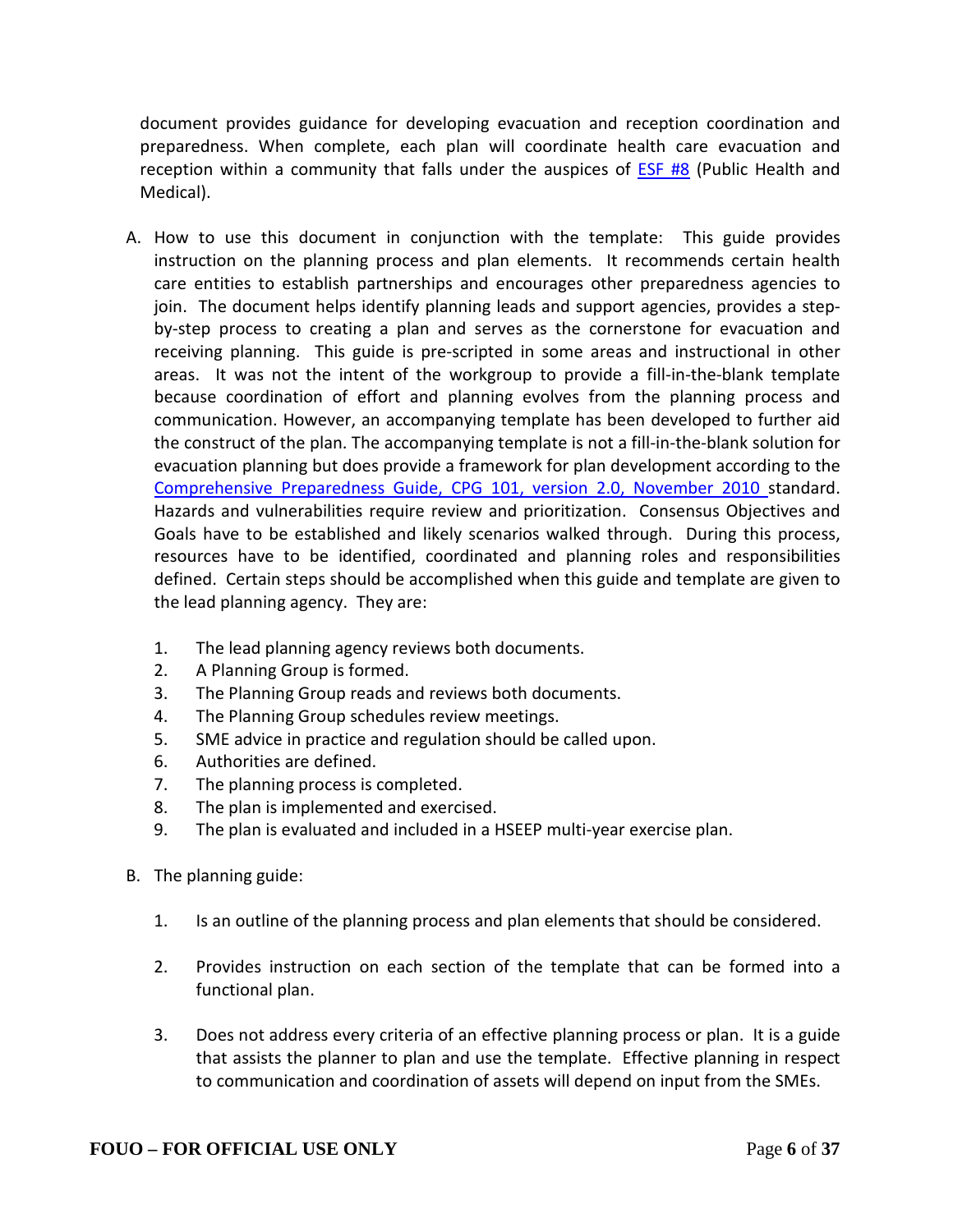- 4. Appendix A, "The Planning Process", of this guideline was taken from FEMA document [Comprehensive Preparedness Guide, CPG 101, version 2.0, November](http://www.fema.gov/pdf/about/divisions/npd/CPG_101_V2.pdf)  [2010.](http://www.fema.gov/pdf/about/divisions/npd/CPG_101_V2.pdf) It is intended to take the Planning Group through the planning process from start to completion for testing and validation.
- C. The template:
	- 1. The template is in an outline format with recommended material in most sections and instructional material in others. In certain instances it is not practical or appropriate to leave a plan in outline format. General formatting guidelines and best practices are provided (starting on p. 14) for the Planning Group. Planning Groups can format the layout of the plan to meet their needs, understanding that the intent of the guidelines and best practices is to produce plans that can be easily shared and understood with neighboring Coalitions.
	- 2. Fill-in-the-blank areas are intended to be filled in and not deleted. These areas are highlighted in **yellow** (colored highlights are for the planning process only and should be removed when plan is finalized).
	- 3. Instructional areas are highlighted in light blue and are intended for instructional purposes during the planning process. The Planning Group will need to work through these areas to develop the section.
	- 4. Notes to planners are highlighted in gray. Notes are meant to direct or advise the Planning Group in a certain direction or to provide other guidance for additions and deletions of the plan.
- D. Important First Steps: Planning is not easy and it will take a commitment for effective completion of health care evacuation/reception coordination. The Planning Group should contact their local emergency manager, CDPHE-OEPR, OEM, or CHA to inquire about SMEs to ask questions, provide input, and share information. CHA will assist the state in identifying and coordinating SMEs to provide Planning Groups with assistance in developing their plan. In addition to the documents referenced throughout this guide, an understanding of the following documents would prove useful during the planning process:
	- 1. [HHS Medical Surge and Capability Handbook](http://www.phe.gov/preparedness/planning/mscc/handbook/pages/default.aspx) A Management System for Integrating Medical and Health Resources During Large-Scale Emergencies
	- 2. [HHS Medical Surge and Capability Handbook](http://www.phe.gov/Preparedness/planning/mscc/healthcarecoalition/Pages/default.aspx) The Health Care Coalition in Emergency Response and Recovery
	- 3. [ASPR From Hospitals to Healthcare Coalitions](http://www.phe.gov/Preparedness/planning/hpp/Documents/hpp-healthcare-coalitions.pdf) Transforming Health Preparedness & Response in Our Communities

## **FOUO – FOR OFFICIAL USE ONLY** Page **7** of **37**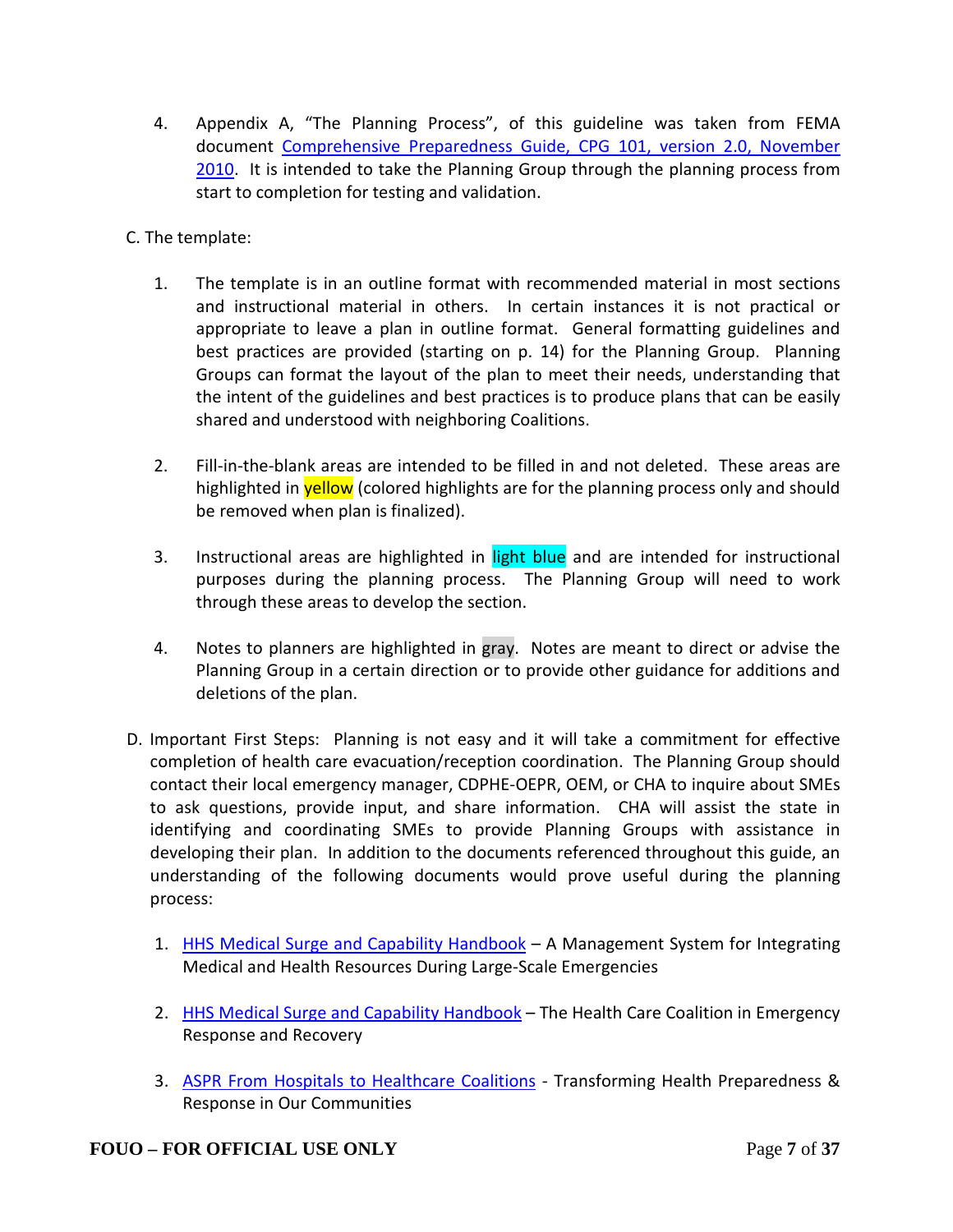- III. Scope: This document is a patient movement guide which will provide the framework and instruction for the planning process of the health care community and the development of an evacuation/ reception plan.
- IV. Planning Assumptions: These assumptions are broken down into sections that somewhat mirror the plan elements and template information.
	- A. State ESF #8 Lead Agency: The lead organization in the State of Colorado in relation to Public Health and Medical (ESF #8) coordination is the Office of Emergency Preparedness and Response, Colorado Department of Public Health & Environment as outlined in the [State of Colorado Emergency Operations Plan](http://dhsem.state.co.us/sites/default/files/00%20SEOP%20Consolidated.pdf) (SEOP) under the [Emergency](http://dhsem.state.co.us/sites/default/files/11%20ESF%208%20Public%20Health%20-%20Medical%20Services%20DONE.pdf) Support [Function](http://dhsem.state.co.us/sites/default/files/11%20ESF%208%20Public%20Health%20-%20Medical%20Services%20DONE.pdf) #8 - Public Health and Medical Services Annex dated November 2010.
	- B. Planning Lead Agency and Support Agencies:
		- 1. Planning Lead Agency: A Multi-Disciplinary Health Care Coalition Planning Group (Planning Group) should be designated to facilitate the coordination of the planning activities for development of an evacuation/reception plan.
			- a. Each Planning Group should provide meeting space and facilitate the planning process.
			- b. The Planning Group should act as the ESF #8 planning center for all [Hospital and](http://www.colorado.gov/cs/Satellite/CDPHE-HF/CBON/1251590411457)  [Health Facilities](http://www.colorado.gov/cs/Satellite/CDPHE-HF/CBON/1251590411457) or health care organizations (HCOs) responsible for medical and public health needs.
			- c. Each Planning Group should provide organization assistance for evacuation/reception planning meetings, provide technical guidance and assistance, develop planning products, and act as the hosting facility for the planning meetings.
			- d. Each Planning Group should record progress of the plan. The Planning Group may be solely responsible for writing the plan but any entity can lead the effort as needed.
		- 2. Support Agency: Any agency involved in assisting an HCO during an evacuation/ reception operation.
			- a. If more than one public health jurisdiction is involved in the planning process, they should work collaboratively to ensure all responsibilities are fulfilled.
			- b. Support Agency: RETAC Regional coordinators should encourage participation of their region(s) in each of the evacuation/ reception planning meetings.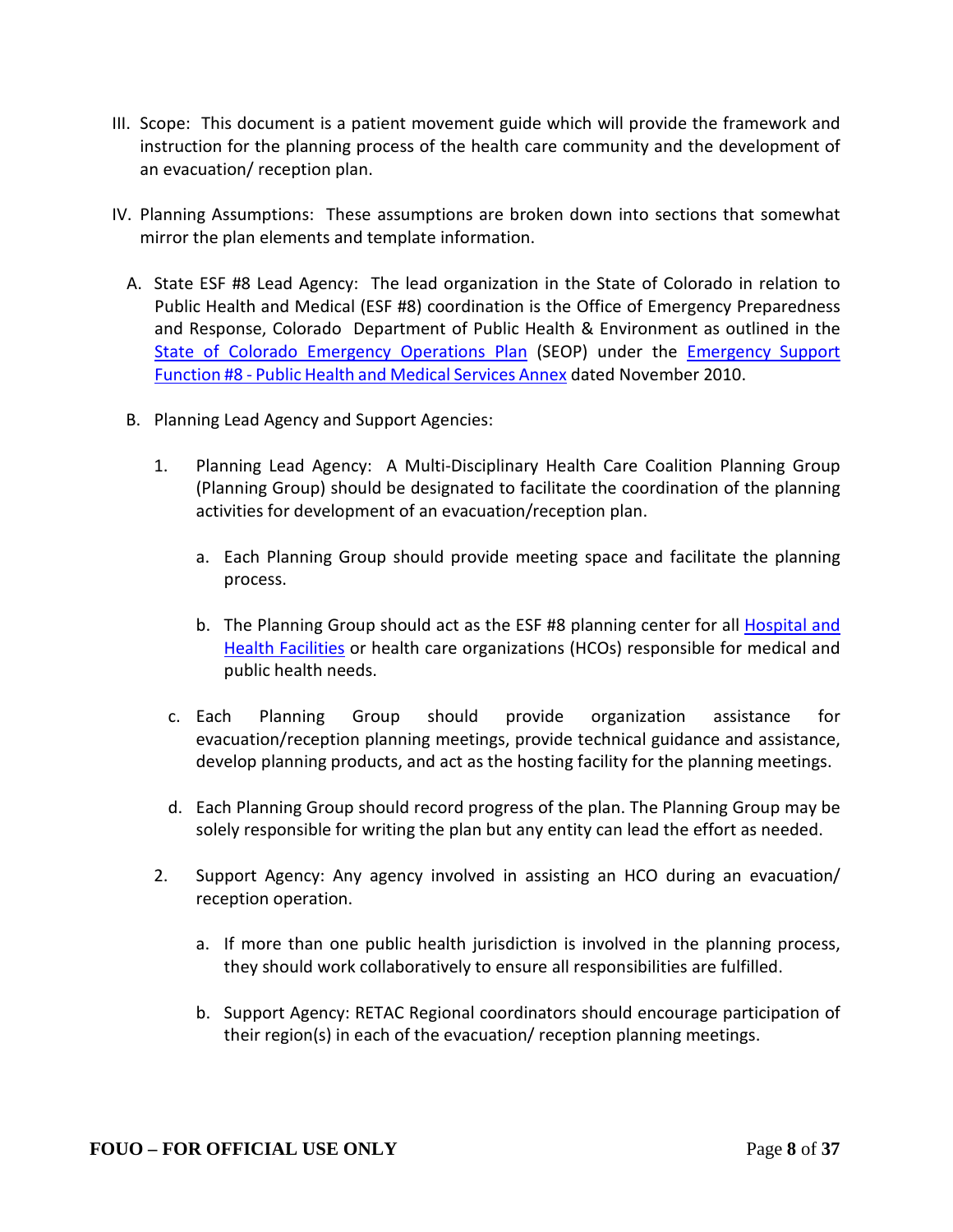- c. Support Agency: Community Health Centers within the Coalition area should encourage participation of its facilities in the evacuation/ reception planning meetings.
- C. Situation Overview: Existing Hazard Vulnerability Assessments (HVAs) may need to be updated, or developed by Planning Groups. Effective plans will coordinate HVAs with input from health care partners and local Emergency Managers.
- D. Concept of Operations: Plans and protocols for evacuation and reception should exist at the local HCO level. Effective health care coalition plans aim to coordinate the implementation and integration of these plans at the community level through response and recovery efforts which includes but is not limited to the processes for:
	- 1. Detailing command and control functions of the multi-agency points-of-contact (POCs), including, but not limited to, HCOs, EMS, emergency management, fire, and law enforcement.
	- 2. Detailing the trigger points for evacuation and reception operations.
	- 3. Describing the process for coordinating the implementation of HCO evacuation or reception efforts.
	- 4. Describing the process for resource coordination.
	- 5. Describing the process for situational awareness.
- E. Organization and Assignment of Responsibilities: Each plan should describe all HCO roles and responsibilities for coordination during an evacuation or patient reception including:
	- 1. Organization of the HCO.
	- 2. Lists of contacts for the decision makers, authorities, and coordinators (may include titles only and should be within reason).
- F. Direction, Control and Coordination:
	- 1. The SEOP has outlined the lead and support agency coordination entities in its [Emergency Support Function Annexes.](http://dhsem.state.co.us/emergency-management/operations/state-emergency-operations-plan) These include:
	- 2. ESF1- Transportation ESF 2- Communications ESF 3- Public Works & Engineering ESF 4- Firefighting ESF 5- Emergency Management ESF 6- Mass Care, Emergency Assistance, Housing & Human Services

## **FOUO – FOR OFFICIAL USE ONLY** Page **9** of **37**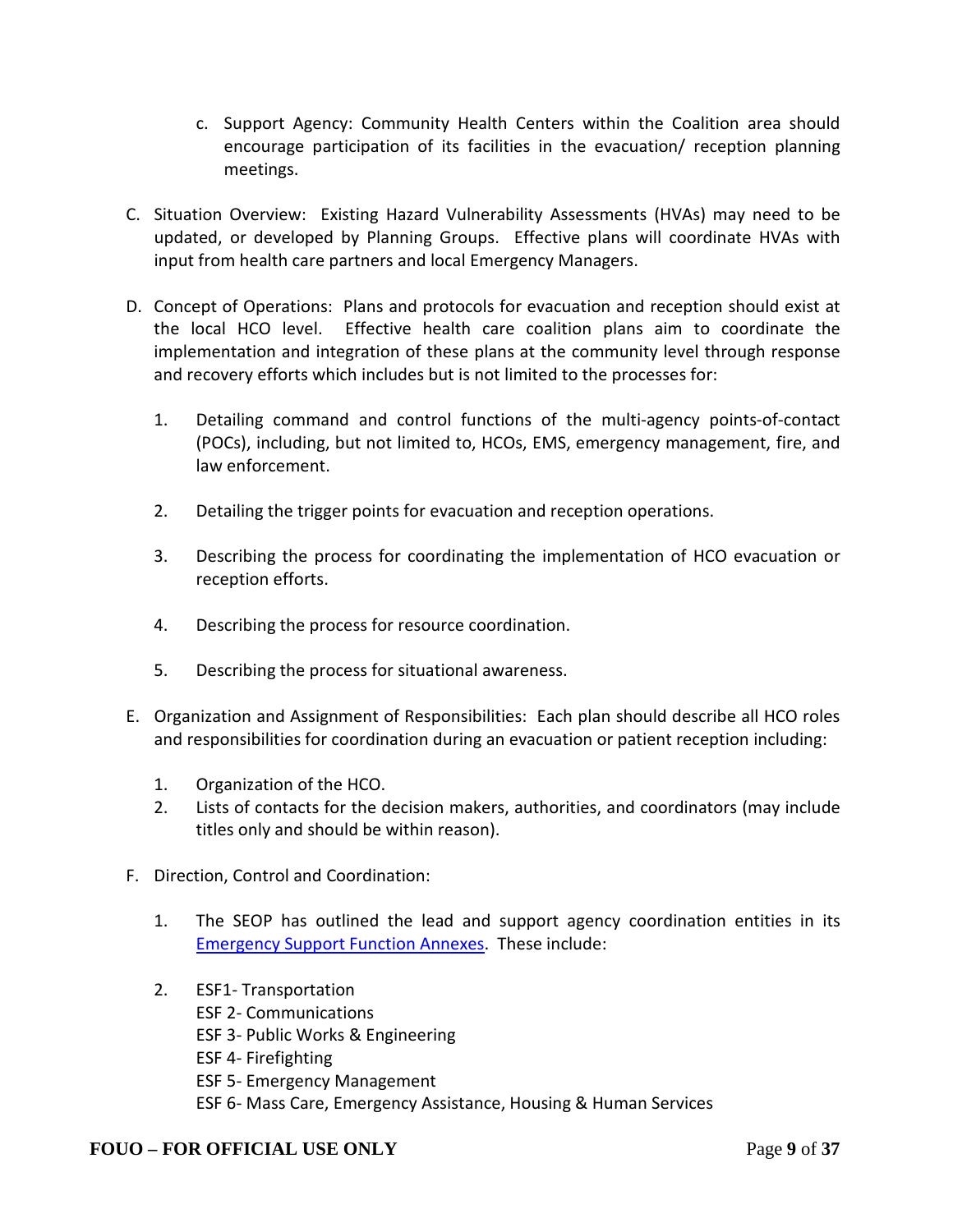ESF 7- Logistics Management & Resource Support **ESF 8- Public Health & Medical Services, to include Behavioral Health** ESF 9- Search, Rescue & Recovery ESF 10- Hazardous Materials ESF 11- Agriculture & Natural Resources ESF 12- Energy ESF 13- Public Safety & Security ESF 14- Long-Term Recovery & Mitigation ESF 15- External Affairs

- 3. Effective plans should conform to the direction of the SEOP and its support functions.
- G. Information Collection, Analysis, and Dissemination:
	- 1. Multiple communication components exist within the Colorado Division of Homeland Security and Emergency Management's Office of Emergency Management (OEM), Public Safety and health care domains for emergency response as well as for day-to-day use. An effective communication plan coordinates these components.
	- 2. OEM has situational awareness tools and communication plans in place. These include, but are not limited to, systems such as WebEOC. An effective plan should incorporate the coordination with these systems as applicable. The Planning Group is advised to coordinate with their local emergency manager(s) when addressing situational awareness and communications in the plan.
	- 3. CDPHE-OEPR also has situational awareness tools and communication plans in place. These include, but are not limited, to EMResource. An effective plan should coordinate these systems as applicable.
- H. Logistical Considerations:
	- 1. Memorandums of Understanding (MOUs), Memorandums of Agreement (MOAs) and Interagency Agreements (IAAs) exist within certain HCOs.
		- a. Effective plans should incorporate current MOUs (i.e. [State of Colorado Hospital](http://www.cha.com/pdfs/Prepardeness/Toolbox/MOU_final_2012.pdf)  [MOU\)](http://www.cha.com/pdfs/Prepardeness/Toolbox/MOU_final_2012.pdf), MOAs and all contracts in place between HCOs and partners to provide resources used for transport of a private and/or public nature. This section should also identify and resolve any differences between facility and transport patient definitions and needs, i.e. bariatric patients. Confirmation of agreements and definition of language ensures effective coordination of transportation assets and transportation providers before the evacuation or patient reception occurs.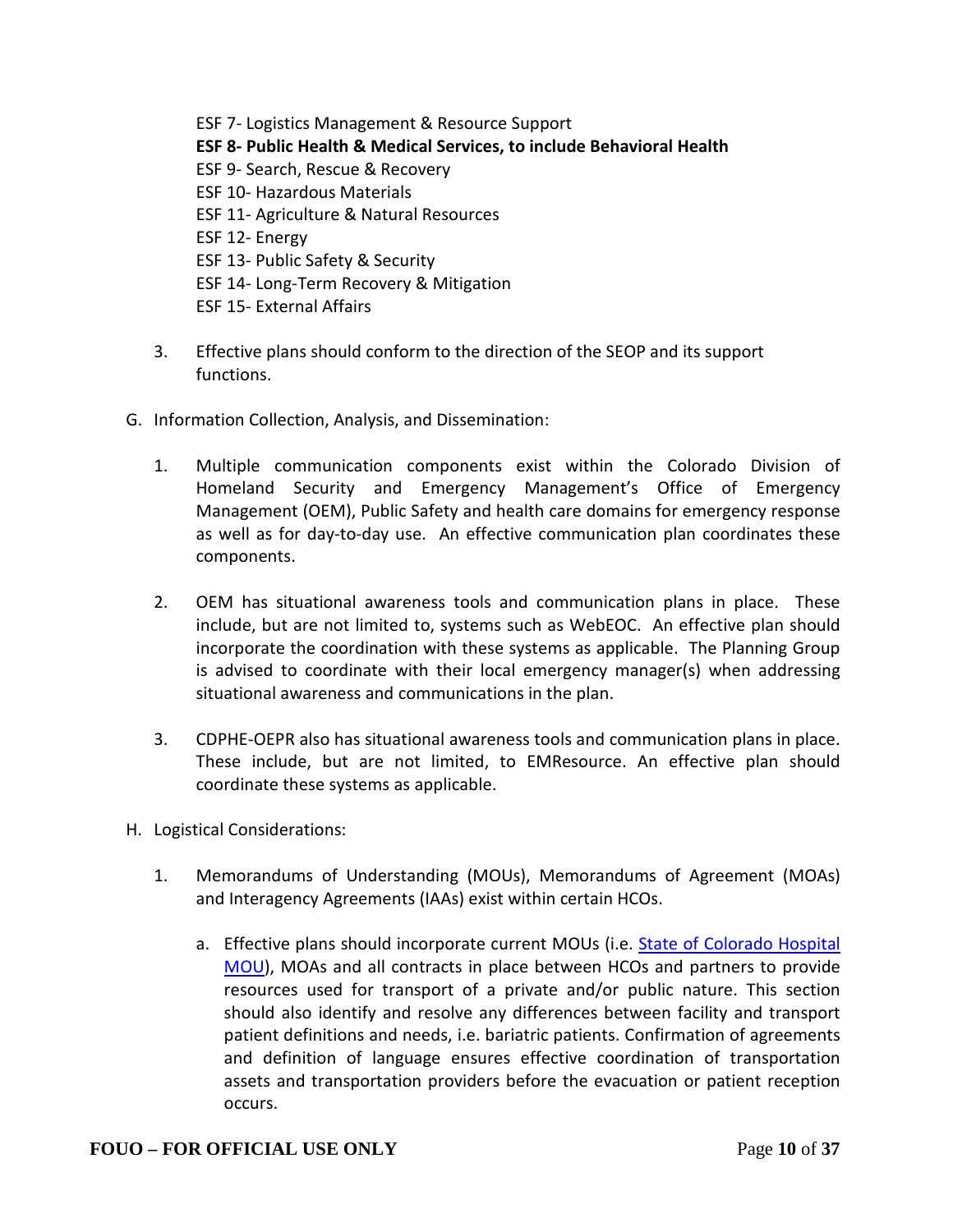- b. Effective plans should address current MOUs, MOAs and contracts that are in place between HCOs and public/private organizations. This section should address all HCOs that have a patient census or HCOs that have patients with special needs such as pediatric, behavioral, dialysis or others. Alternate Care Sites should also be included in planning models.
- 2. Effective plans should provide coordinated resource summaries or matrices between all HCOs and Emergency Management. The [Agency for Healthcare Research and](http://archive.ahrq.gov/prep/hospevacguide/)  [Quality \(AHRQ\)](http://archive.ahrq.gov/prep/hospevacguide/) and/or CDPHE-OEPR developed tools may be available to accomplish this function. These resources can include:
	- a. Transport Assignment
	- b. Alternate transport options
	- c. Staffing
	- d. Volunteer options
	- e. Medical equipment and supply plans
	- f. Estimated times of transport
	- g. Other logistical considerations
- I. Administration/Finance (in coordination with local emergency management):
	- 1. Reimbursement options may exist through Federal and State programs. The [FEMA](http://www.fema.gov/9500-series-policy-publications/95254-emergency-medical-care-medical-evacuations)  [Emergency Medical Care and Medical Evacuations Policy](http://www.fema.gov/9500-series-policy-publications/95254-emergency-medical-care-medical-evacuations) can be a useful tool in the planning process.
	- 2. Agencies are encouraged to explore their MOUs, MOAs, and other contracts for additional cost reimbursement opportunities.
	- 3. To be eligible for any reimbursement program, agencies must keep an accurate accounting of all event-related costs. Cost tracking efforts should begin in coincidence with the event. However, HCOs should plan with the assumption that they will incur the costs of the event.
	- 4. Each Planning Group plan should ensure consideration of these reimbursement plans and options in relation to declared disasters.
- J. Planning: Effective plans should include plan development and a maintenance schedule that address:
	- 1. Implementation of the plan to include the training and exercise schedule; including multi-disciplinary training with an emphasis on HICS/ICS and Unified Command integration in the response.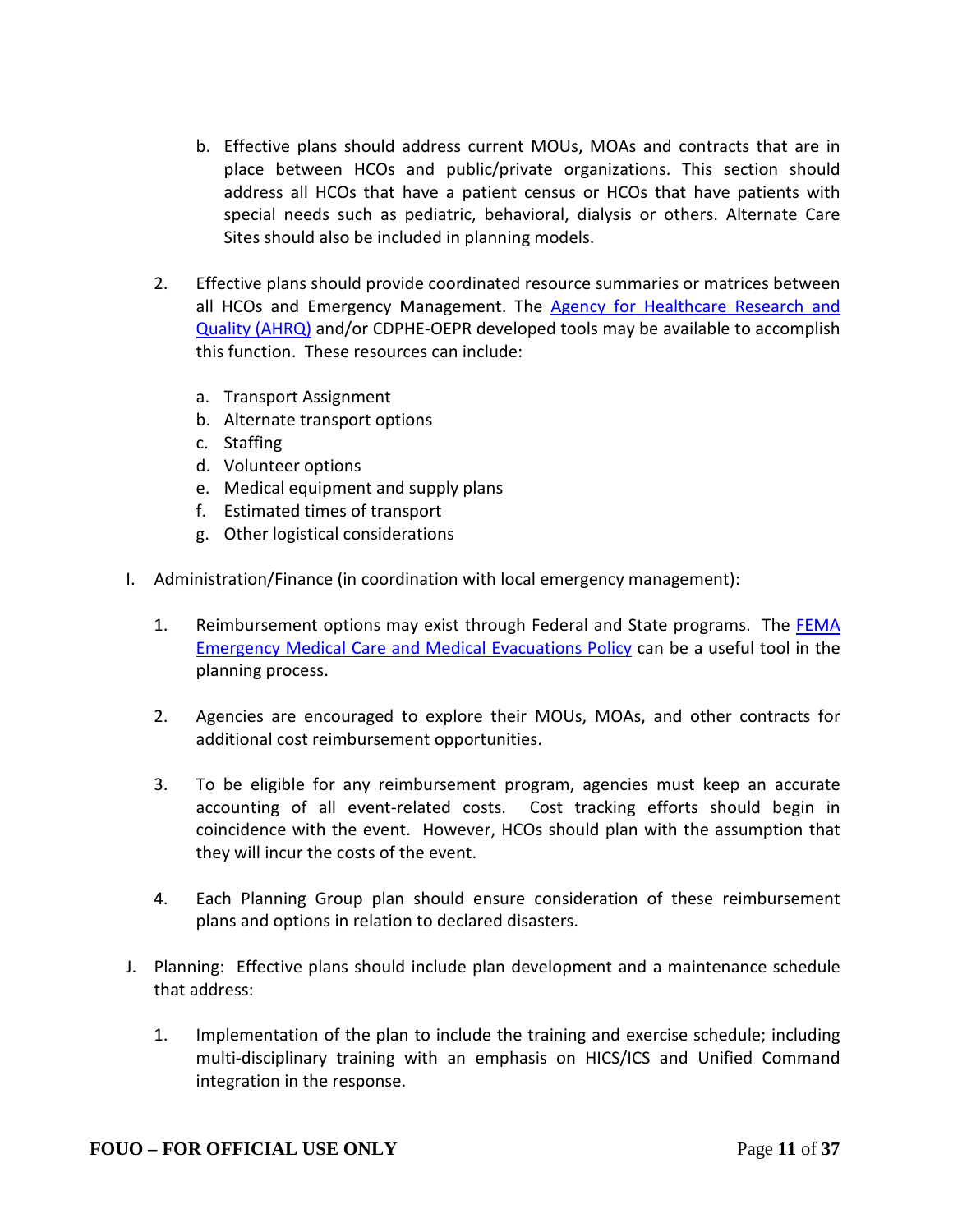- 2. A review schedule of the plan.
- 3. Members responsible for continued plan development and maintenance.
- 4. Process for contacting the primary POC or planning committee to request a revision or an amendment of the plan.
- 5. Inclusion in a multi-year training and exercise schedule, preferably following HSEEP guidelines.
- K. Effective plans should include an Authorities and Reference Section:
	- 1. The plan should be consistent with the [Department of Homeland Security's National](http://www.fema.gov/media-library-data/20130726-1914-25045-1246/final_national_response_framework_20130501.pdf)  [Response Framework](http://www.fema.gov/media-library-data/20130726-1914-25045-1246/final_national_response_framework_20130501.pdf) (NRF) and the practical applications of the National Incident Management System (NIMS) and the Incident Command System (ICS).
	- 2. The plan should be consistent with the guidance outlined in FEMA document [Comprehensive Preparedness Guide, CPG 101, version 2.0, November 2010.](http://www.fema.gov/pdf/about/divisions/npd/CPG_101_V2.pdf)
	- 3. The [State of Colorado Emergency Operations Plan](http://dhsem.state.co.us/sites/default/files/00%20SEOP%20Consolidated.pdf) broadly defines the responsibilities of all state agencies during a disaster. Local Emergency Operations Plans should be referenced when local health care communities develop their Planning Group plan.
	- 4. The [State of Colorado Emergency Operations Plan](http://dhsem.state.co.us/sites/default/files/00%20SEOP%20Consolidated.pdf) defines the responsibilities of state and county Public Health under ESF #6 and #8. The SEOP delineates those responsibilities which would be pertinent to supporting health care community evacuations or patient receptions.
	- 5. The plan should be consistent with all laws and regulations that are applicable with public health and medical operations.
	- 6. The Planning Group should include coordination with designated Emergency Managers for the affected area.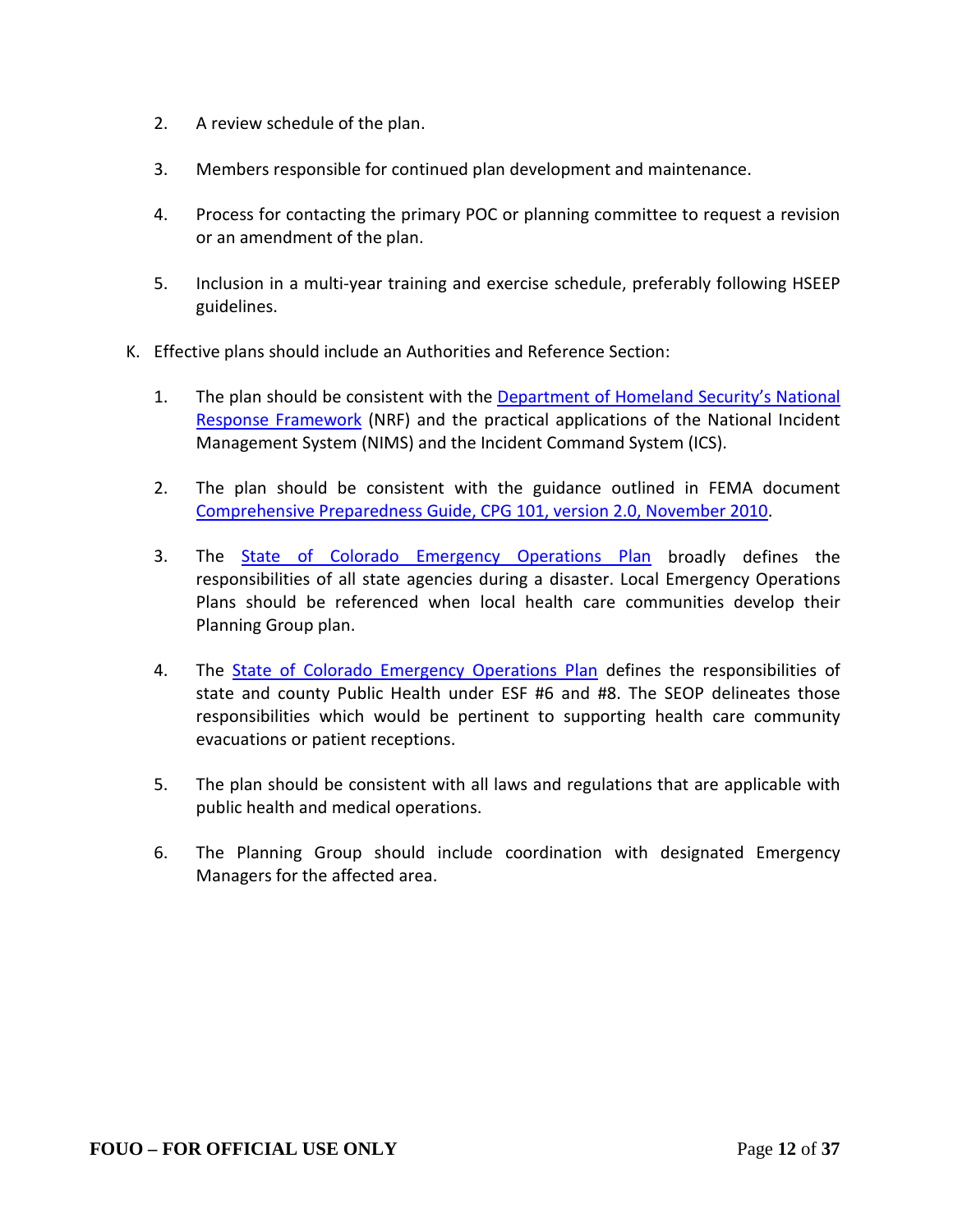### **PLAN ELEMENTS SPECIFICATIONS and DELIVERABLES**

- I. Health Care Coalition Integrated Evacuation and Receiving Plans
	- A. Each Planning Group should develop a plan based on the specifications set forth in this guide. Once the plan is complete, a copy should be provided to the HPP Program Manager with CDPHE-OEPR as well as your local emergency manager.
	- B. Evacuation and Receiving Plans should comply with requirements as specified in FEMA document [Comprehensive Preparedness Guide, CPG 101, version 2.0, November 2010.](http://www.fema.gov/pdf/about/divisions/npd/CPG_101_V2.pdf)
	- C. CDPHE is a full partner and stakeholder with the Colorado Office of Emergency Management (OEM). Because of this relationship, it is the intention of CDPHE that all plans be compatible and similar in appearance and format. Each Planning Group is advised to review the **State of Colorado EOP** to ensure that the Plan is faithful to the spirit and the intent of the base reference document.
	- D. The Planning Group, with assistance from key partners and stakeholders, will develop an Integrated Evacuation/ Reception Plan. CDPHE realizes that the overall plan will be similar for each Planning Group; however, each individual Planning Group differs in the areas of logistics, overhead support, types of personnel, and assets. While the overarching mission of the Planning Group will not change, the capabilities will vary between each Planning Group, thus providing a unique and different plan for each.
		- 1. Membership: The Planning Group should include, but not be limited to, a representative of the following Partners:
			- a. Local Public Health
			- b. Community Health Centers
			- c. Behavioral Health Partners
			- d. Coordinating Council Member for the jurisdiction(s)
			- e. Local Emergency Management Agencies
			- f. Local EMS Providers and EMS Coordinators
			- g. Local Public Safety
			- h. Volunteer Organization Active in Disaster (VOAD)
			- i. Additional members that would be beneficial to invite to the Planning Group can be found in Appendix A: The Planning Process
		- 2. The Planning Group lead should encourage the participation of Subject Matter Experts (SMEs) with sufficient experience and expertise to be part of the group for appropriate completion of the plan. These SMEs may include personnel from all partner Health Care Organizations (HCOs), local Emergency Management, local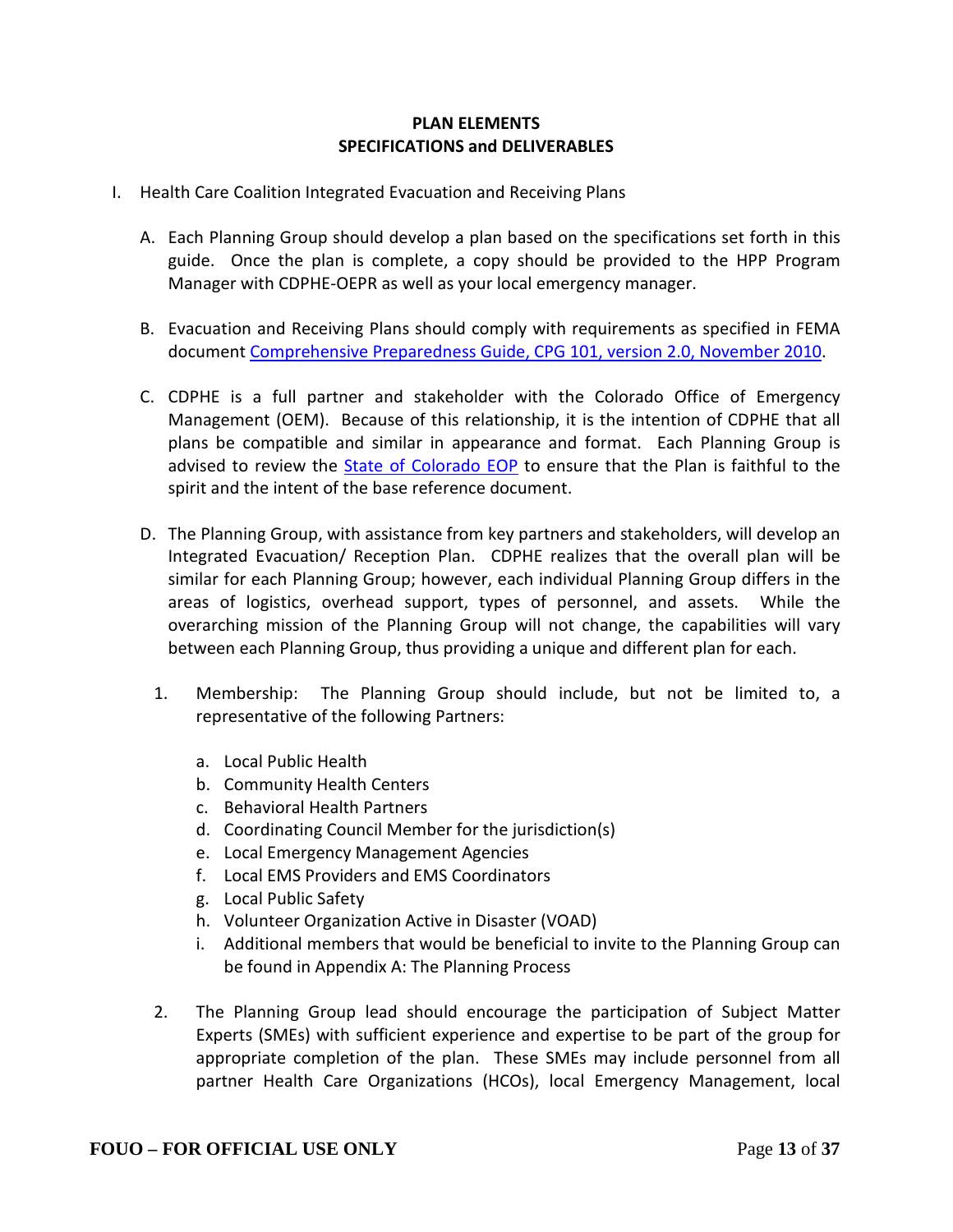Public Safety and any other contributor or stakeholder deemed necessary for a comprehensive plan.

- 3. Best practice deliverables are outlined in sections II and III:
- II. Plan production methodology and best practices
	- A. Text Formatting: A primary objective of the planning guide is to allow for easy maintenance and updating of the plans by the administrative and operational staff of the Planning Group. To meet this objective the following methodologies and best practices should be considered:
		- 1. The plans should be produced using MS Office Word and saved in .docx format. Any spreadsheets created during the planning process should be in .xlsx format. This is to ensure compatibility among all Evacuation/Reception Planning Partners.
		- 2. Reference: [CPG 101 V2](http://www.fema.gov/pdf/about/divisions/npd/CPG_101_V2.pdf) should be the template upon which all evacuation/reception plans are developed.
		- 3. A good base font for document text is Arial 12 point, with fonts over 16 point being avoided. Text should be left justified. Headers and footers should include document title and page numbers. Any pages left intentionally blank should be formatted with the words "This Page Is Intentionally Left Blank", centered horizontally and vertically on the page. The plan cover should be formatted to fit on a standard 8.5 x 11 inch paper.
		- 4. The use of color should be kept to a minimum and should not be used in the plans text. Color should not be used in tables or figures unless it is essential to the understanding of the presented material. Gray scale should be kept to a minimum.
		- 5. Binders, of good quality, should be used to store the plan with their size corresponding to the amount of material they must accommodate. It is helpful to include binder labels on the front and spine.
	- B. Map Production Formatting: Similar to text formatting, it is suggested that best practices be used when generating maps to ensure easy use and transfer. The Planning Group would benefit from enlisting a GIS SME that can help coordinate and standardize the data gathering, presentation, mapping, and analysis. The SME can also assist in the development of the Planning Group Geo-database and data dictionary.

In addition, maps within the plan should have these general characteristics:

1. Be done in a widely adopted GIS format.

#### **FOUO – FOR OFFICIAL USE ONLY** Page **14** of **37**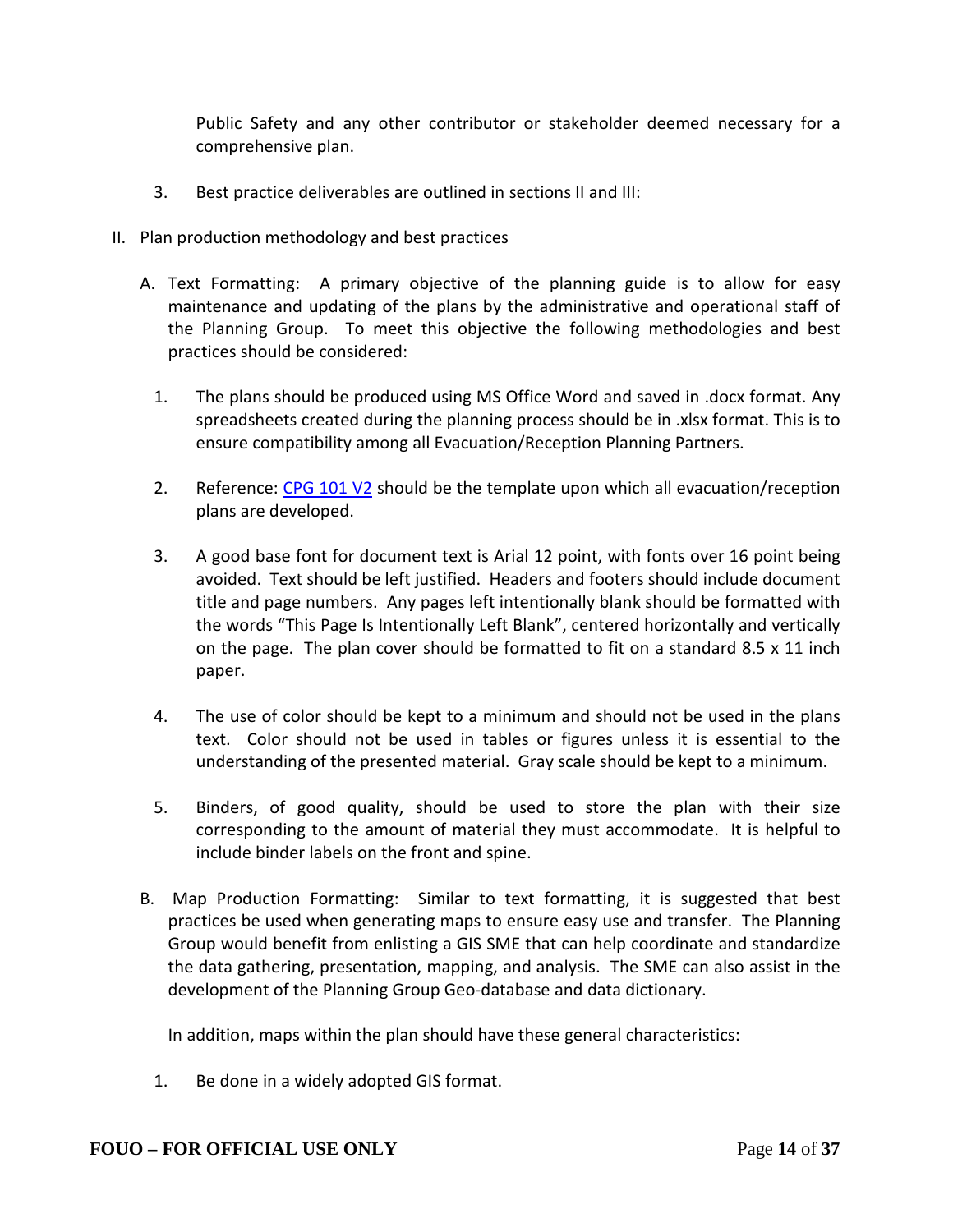- 2. 8.5 x 11, landscape or portrait as appropriate.
- 3. In terms of using color, it should be kept in mind that during reproduction, the map may be printed on a non-color printer where the contrast may make it difficult to distinguish between the different features or areas displayed by the map.
- 4. Maps should have a map display area & frame, title, creation date, legend, North arrow, scale, and any disclaimers related to data source information.
- C. Planning Group Review: Once the final draft plan is complete, the Planning Group should convene to review the plan draft section-by-section and recommend any changes, so that the plan accounts for their unique needs, capabilities, and resources.
- III. Plan Content Best Practices
	- A. Front Matter Content
		- 1. Promulgation Page
			- a. General Purpose: To state clearly that this is the Health Care Coalition (or ESF #8) Integrated Evacuation/Reception Plan for the jurisdiction(s) and the date in which the plan was approved so that individuals who use it know they have the most updated version.
			- b. This page should be signed and dated by the senior official within the jurisdiction.
			- c. It may be that this plan carries no authority but becomes a resource tool.
		- 2. Signature Page
			- a. General Purpose: To ensure that the appropriate positions of authority have reviewed and approved the Plan.
			- b. The Planning Group should develop and then review annually the annex for the jurisdiction(s). A signature copy should be maintained in the jurisdiction's lead agency's office. Copies of the plan should be maintained in both electronic and paper format. A copy of the plan should be transmitted to the designated stakeholders.
		- 3. Record of Changes: To provide a record of any changes made during the period between each approval of the Plan. Approval of changes is based on each Coalition's policy; however, this record may serve as a means of making changes that do not warrant full approval.

#### **FOUO – FOR OFFICIAL USE ONLY** Page **15** of **37**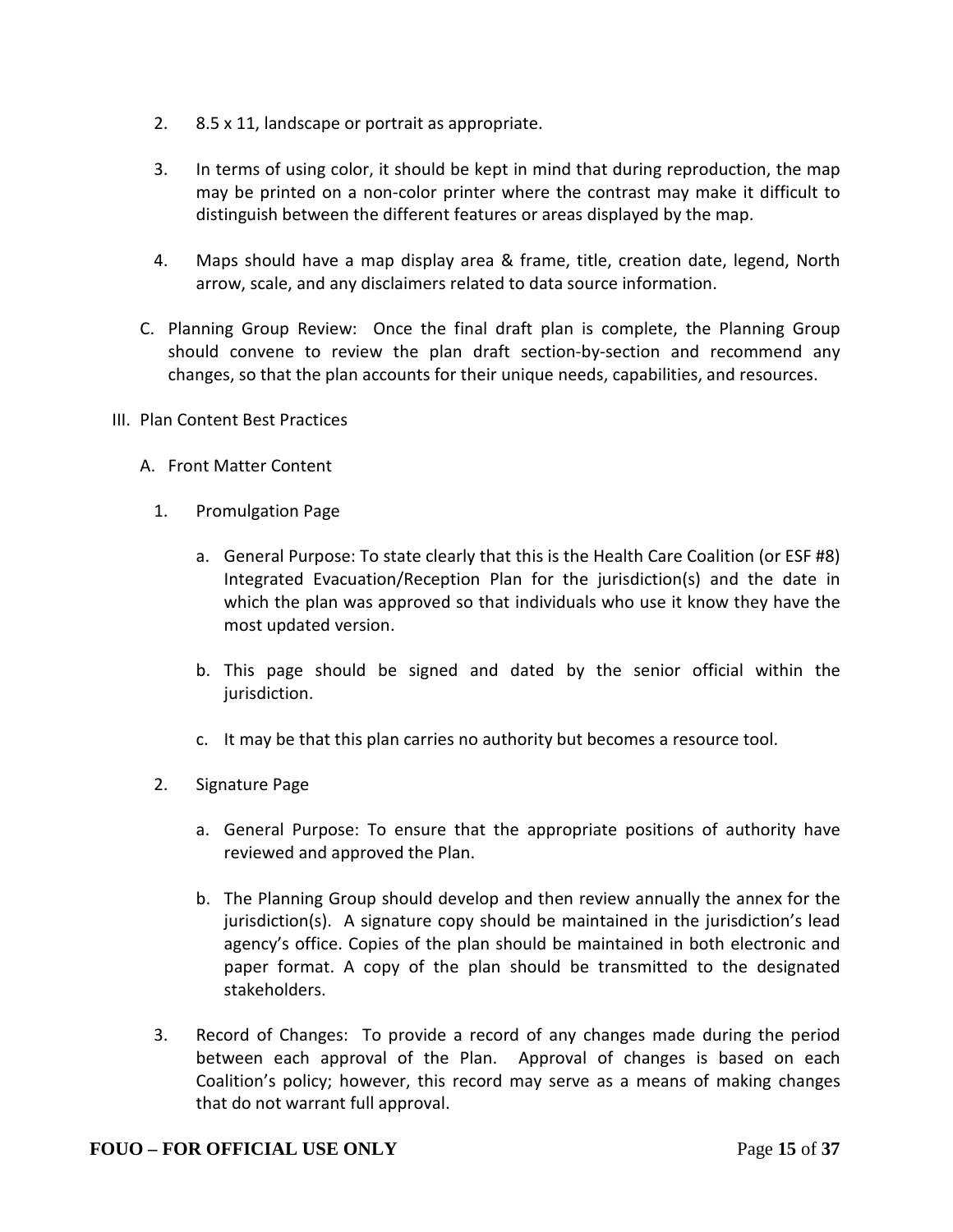- 4. Record of Distribution: To provide a record of the individuals and entities who received a copy of the Plan. This can include management team, hospitals, Local Public Health Departments, County Emergency Management, Local Health or Social Services Departments, providers, applicable State agencies and any other organization that warrants a copy.
- 5. Annual review
	- a. General Purpose: To provide a record of review done on an annual basis. Accompanies the Record of Changes and Approved Title Page.
	- b. The Annual Review Schedule should be placed in the Planning and Maintenance Section.
- 6. Table of Contents: The template will provide a suggested Table of Contents. This section is flexible and additional material may be added; however, the intent is for the section to at least reflect the content that is provided.
- B. Plan content (Note: It is suggested that a section number and title be used as below)
	- 1. Section I **Introduction**
		- a. The introduction is brief and summarizes the plan. This section may also be labeled "Executive Summary" or "Foreword".
	- 2. Section II **Special Definitions**
		- a. Clarifying definitions that will be used throughout the plan.
		- b. List is not all inclusive and there is flexibility to add definitions on as needed basis.
	- 3. Section III **Purpose**
		- a. The rest of the plan flows logically from its purpose. The plan should contain a general statement of what it is meant to do. The statement should be supported by a brief synopsis of the plan, with reference to supporting appendices.
	- 4. Section IV **Scope**
		- a. Determines who the plan is primarily intended for and for applicable uses at State and local emergency management agencies. It establishes no requirements, and its recommendations may be used, adapted, or disregarded.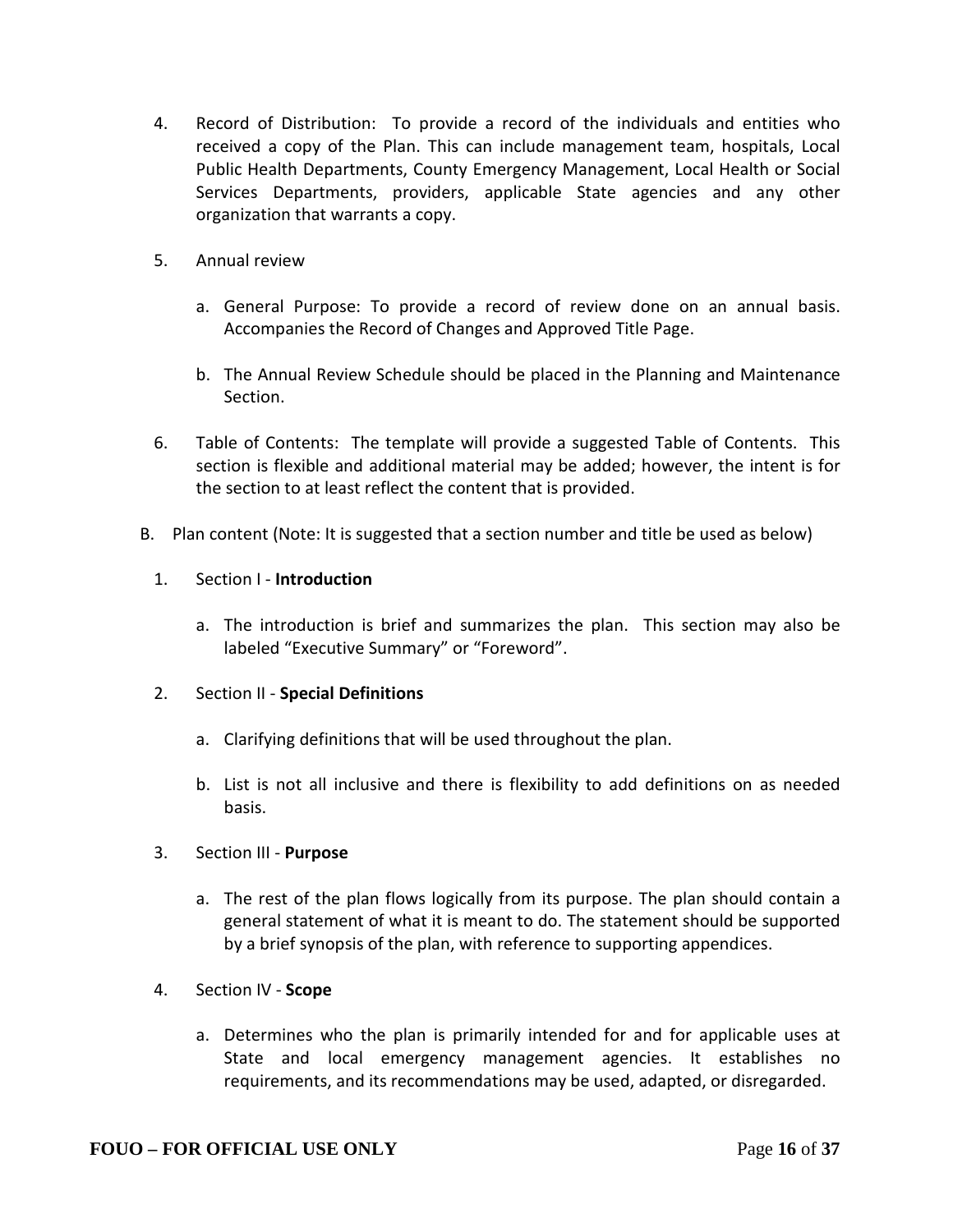## 5. Section V - **Planning Assumptions**

- a. Assumptions are simply that: what, in developing the plan, has been treated as true for the plan's execution. These should be included to show the limitations of the plan, allowing the plan users (and others) to foresee that some improvisation or modification may become necessary. It is valid to include even "obvious" assumptions: that identified hazards will occur (scenarios, if used, can be outlined), that individuals and organizations are familiar with the plan and will execute their assigned responsibilities, that assistance may be needed, and that- if required and requested--assistance will be available.
- b. Multiple planning assumptions have been pre-scripted. The task of the Planning Group will be to determine Coalition-specific assumptions and modify the list.

#### 6. Section VI - **Situation Overview**

- a. Geographical Characteristics: Briefly describe the characteristics of your Coalition's area – it is advised to use preexisting documents and subject matter expertise to address:
	- i) Climate
	- ii) Geography
	- iii) Demographics (Include Special Medical Needs Populations)
- b. Hazard Analysis Overview:
	- i) It is very important to remember that the following steps have most likely been taken and the task of the Planning Group is to incorporate health care evacuation/reception risks into them. Do not start from scratch!
		- 1) One method is a simple web search. For example, you can search for your county's Hazard Vulnerability Assessment (HVA).
		- 2) **The more preferable method** is to work with the local emergency manager or public health representative from your jurisdiction. This enhances collaborative efforts in the Planning Group and provides Subject Matter Expertise to other areas of the plan.
	- ii) Hazard and Threat Analysis Summary: This section summarizes the major findings identified from a completed analysis of the hazards or threats likely to impact your area and how the health care assets in your area are expected to be received or provided within existing response structures. **Note:** The hazard and threat analysis information can also be presented as an appendix.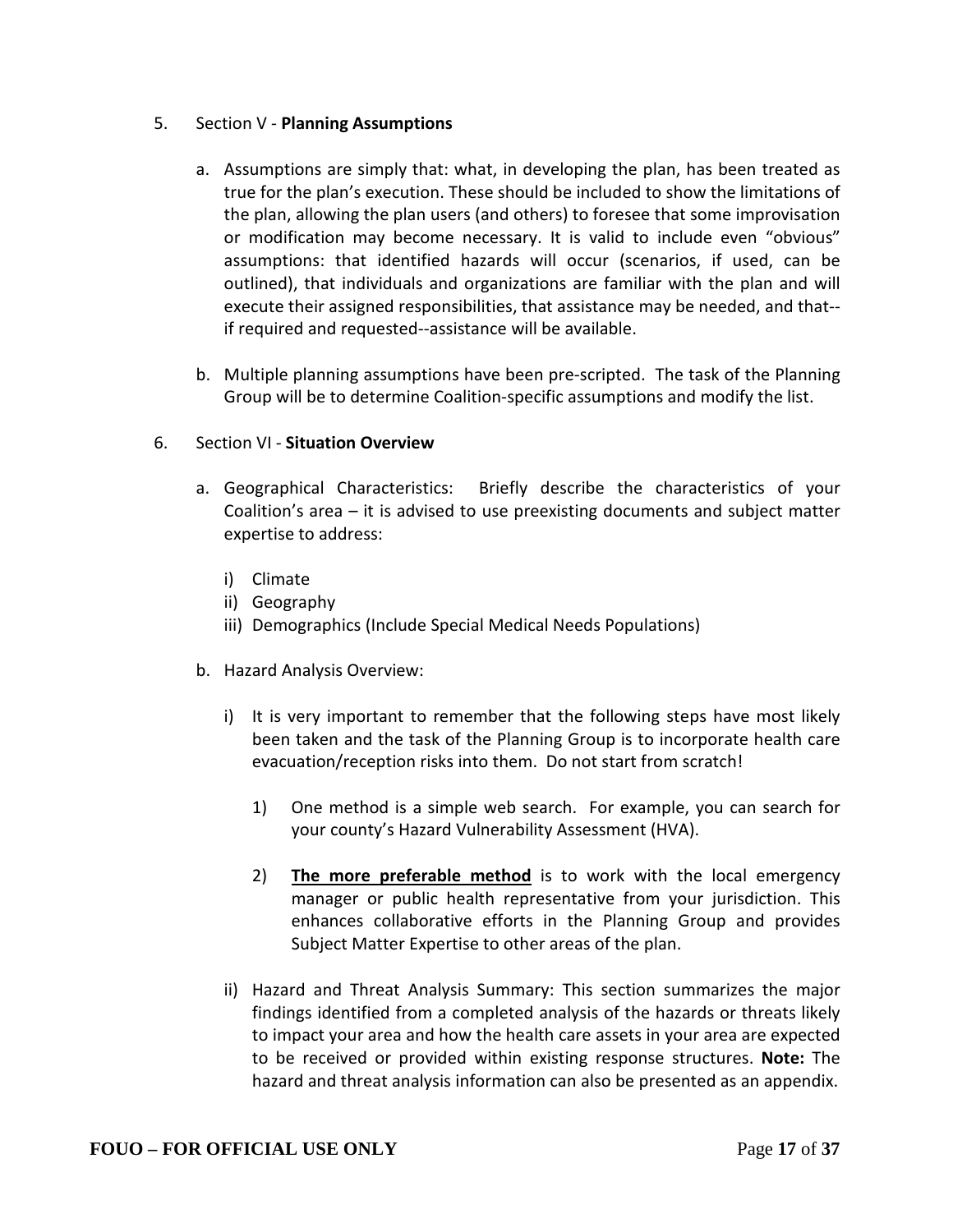- 1) Summarize/identify hazards that pose a unique risk to the area and would result in the need to activate this plan.
- 2) Summarize/identify the high-risk health care facilities that are likely to be impacted by the defined hazards.
- 3) Summarize/identify the defined risks that have occurred and the likelihood they will continue to occur within the area (e.g., historical frequency, probable future risk, national security threat assessments).
- 4) Describe how intelligence gleaned from threat analysis via state/local fusion center(s), joint terrorism task forces, national intelligence organizations, etc. have been incorporated into the Coalition's hazard and threat analysis.
- 5) Describe how critical infrastructure and key resource protection activities have been incorporated into the vulnerability and impact analysis.
- 6) Describe how agricultural security; food supply security; cyber security; chemical, biological, radiological, nuclear, and high-yield explosive (CBRNE) incidents; and pandemics (those located/originating in the area, as well as a non-local, nationwide, or global incident) have been assessed and incorporated.
- 7) Describe the assumptions made and the methods used to complete the Coalition's hazard and threat analysis, including what tools or methodologies were applied to complete the analysis (e.g., a state's hazard analysis and risk assessment manual, mitigation plan guidance, vulnerability assessment criteria, consequence analysis criteria).
- 8) Include maps that show the high-risk areas that are likely to be impacted by the identified risks (e.g., residential/commercial areas within defined floodplains, earthquake fault zones, vulnerable zones for hazardous materials [HAZMAT] facilities/routes, areas within ingestion zones for nuclear power plants, critical infrastructure).
- 9) Describe/identify risks from neighboring areas that could create hazardous conditions in your area (e.g., critical infrastructure loss, watershed runoff, chemical incident, riot/terrorist act).
- 10) Describe/identify the unique time variables that may influence the hazard and threat analysis and preplanning for the emergency (e.g.,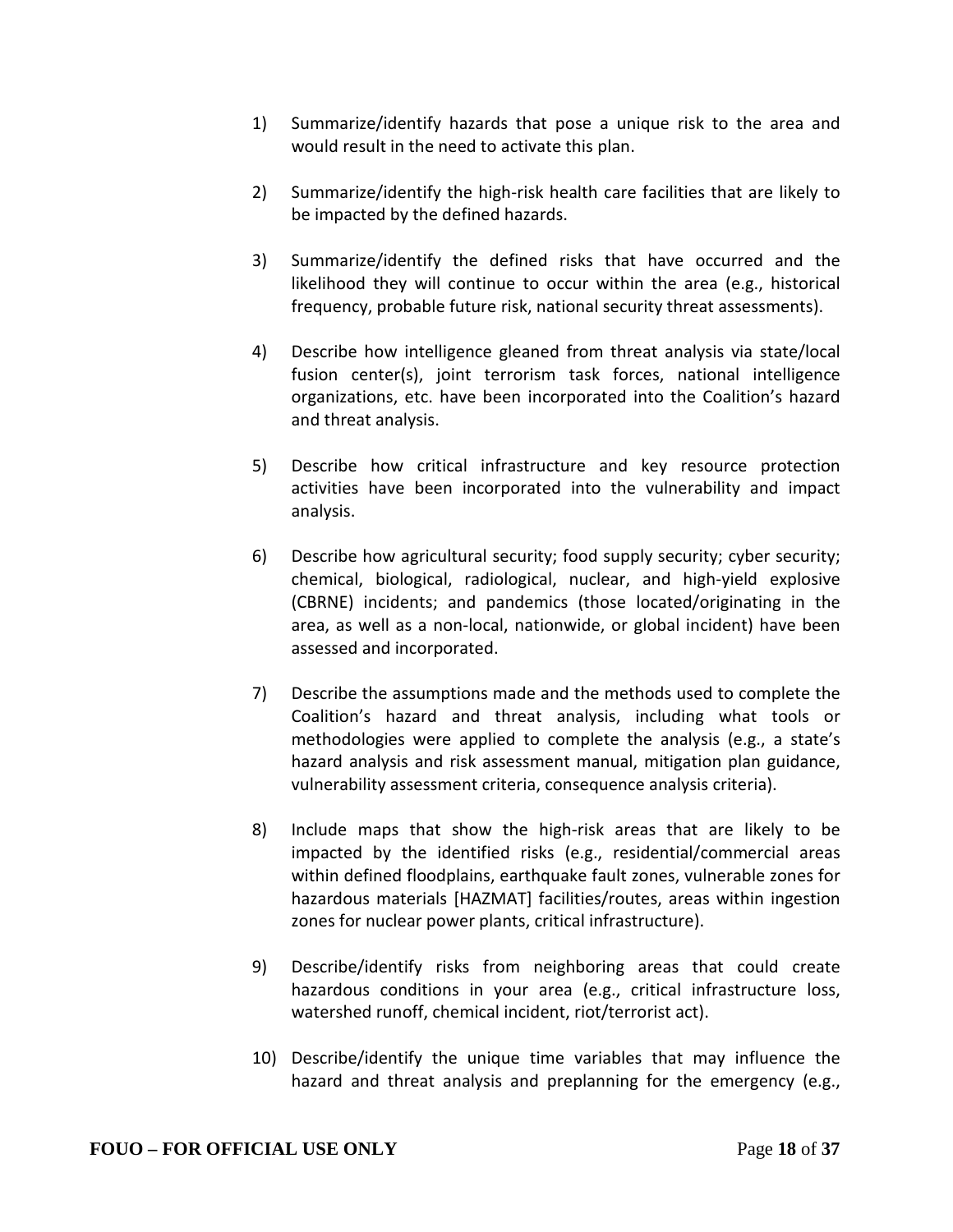rush hours, annual festivals, seasonal events, how quickly the incident occurs, time of day incident occurs).

### 7. Section VII – **Operations**

The Operations Section should detail all operational considerations which need to be addressed during the planning process in order to ensure an effective Evacuation/ Reception operation. The Operations Section should address how the physical evacuation or reception will be conducted, seek to de-conflict varying operational objectives of the participating health care community partners and de-conflict existing plans, policies and procedures.

- a. Operational Considerations: Consider the following throughout the planning process (place the documents and references in the appendices or reference section).
	- i) Local, County and State protocols, Laws, Policies & Procedures: The operations section of the plan should ensure compliance with all local, county and state protocols, laws, policies and procedures relating to each entity's operational responsibility (applicable state level laws, rules and regulations should be listed in the appendix of the plan).
	- ii) Organizational Specific Documents:
		- 1) Each organization's Standard Operating Procedures (SOP), Standard Operating Guidance (SOG) Documents, Plans, Organizational Policies or Procedures or other documents relating to evacuation or reception should be used to guide the development of the operations section of the Plan. Incorporating operational objectives into the Plan which are not considerate of the individual entities involved in the planning effort would ultimately be counterproductive (these documents, if available, should be placed in the appendices).
		- 2) Each entity should have internal evacuation/reception plans describing how the facility will prepare for, execute and recover from an evacuation or reception event. The intent of the operations section of the plan is to de-conflict and synergize these procedures. This section should address the coordination of these procedures, where possible or necessary. These documents should be placed in the appendix and summarized under roles and responsibilities*.*
	- iii) MOUs, MOAs, IAAs: Each Organizations Memorandum's of Understanding, Memorandum's of Agreement, contracts or other binding documentation should be reviewed for operational consideration and for de-confliction.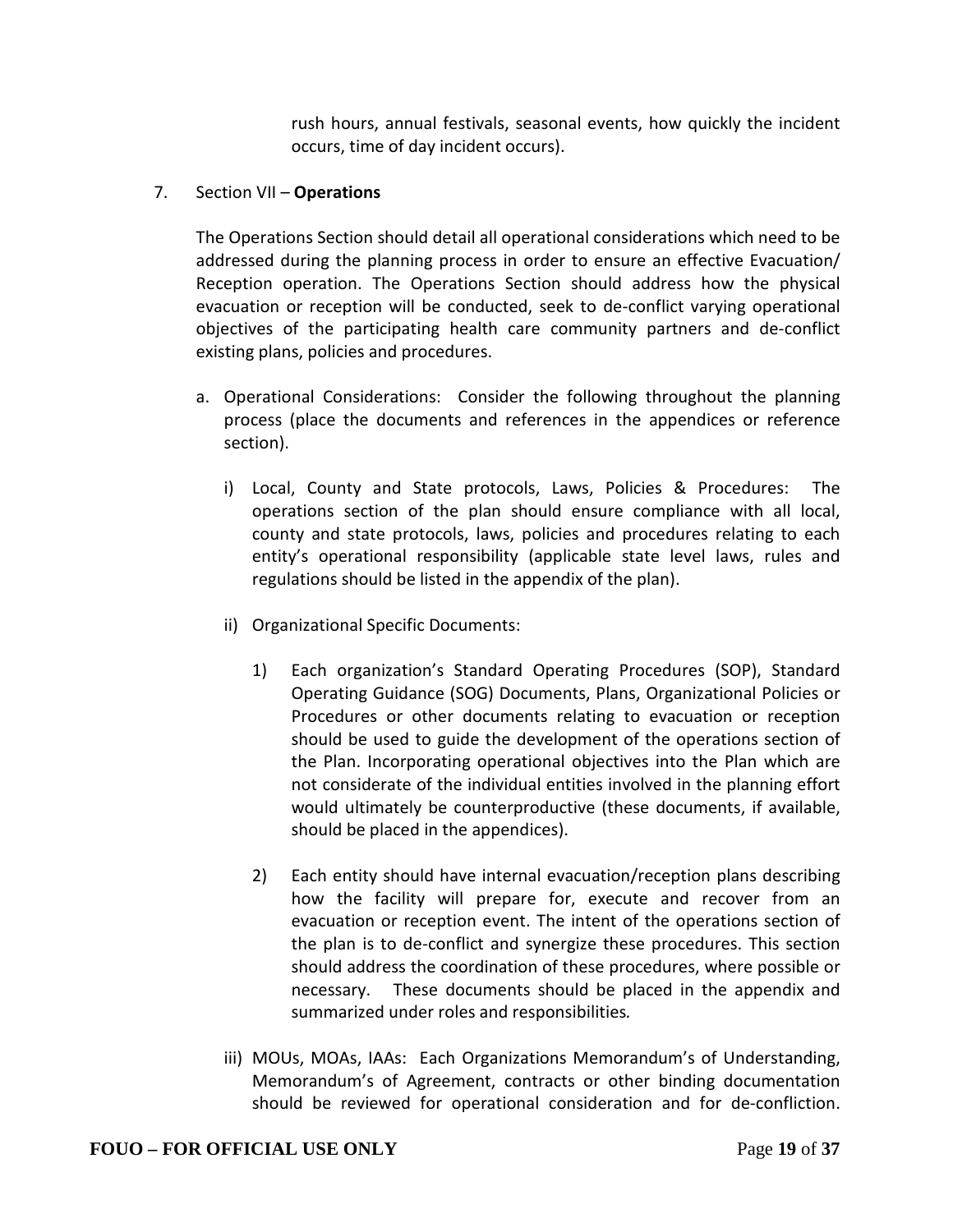Operational concerns related to conflicting use of resources should be addressed in the operations section of the Plan, while logistical coordination of assets should be addressed in the logistics section of the Plan, these documents should be listed in the appendix.

- b. Goals and Objectives
	- i) General Purpose: Goals and Objectives should be prioritized and based on review of the Coalition's HVA.
	- ii) Follow the guidelines of Appendix A, "The Planning Process", to develop goals and objectives.
- c. Direction, Control and Coordination
	- i) Command and Control of emergency operations at the EOC level and for Emergency Support Functions has been predetermined. The template provides the Planning Group with these predeterminations.
	- ii) It is the task of the Planning Group to coordinate within this framework.
- d. Organization and Assignment of Responsibilities
	- i) Organization
		- 1) Organization of State, County, and Local health care response should be described.
		- 2) Coordination of health care as it relates to the Emergency Management structure within the area.
		- 3) Organizational Chart is inserted or placed in the appendices and referenced.
	- ii) Roles and Responsibilities: Roles should be defined and responsibilities in coordination summarized.
	- iii) Contact list: Inserted or placed in the appendices and referenced.
- e. Decision to Evacuate: Consideration of who will initiate the evacuation or reception process and how the decision will be made to evacuate or receive should be addressed in this section.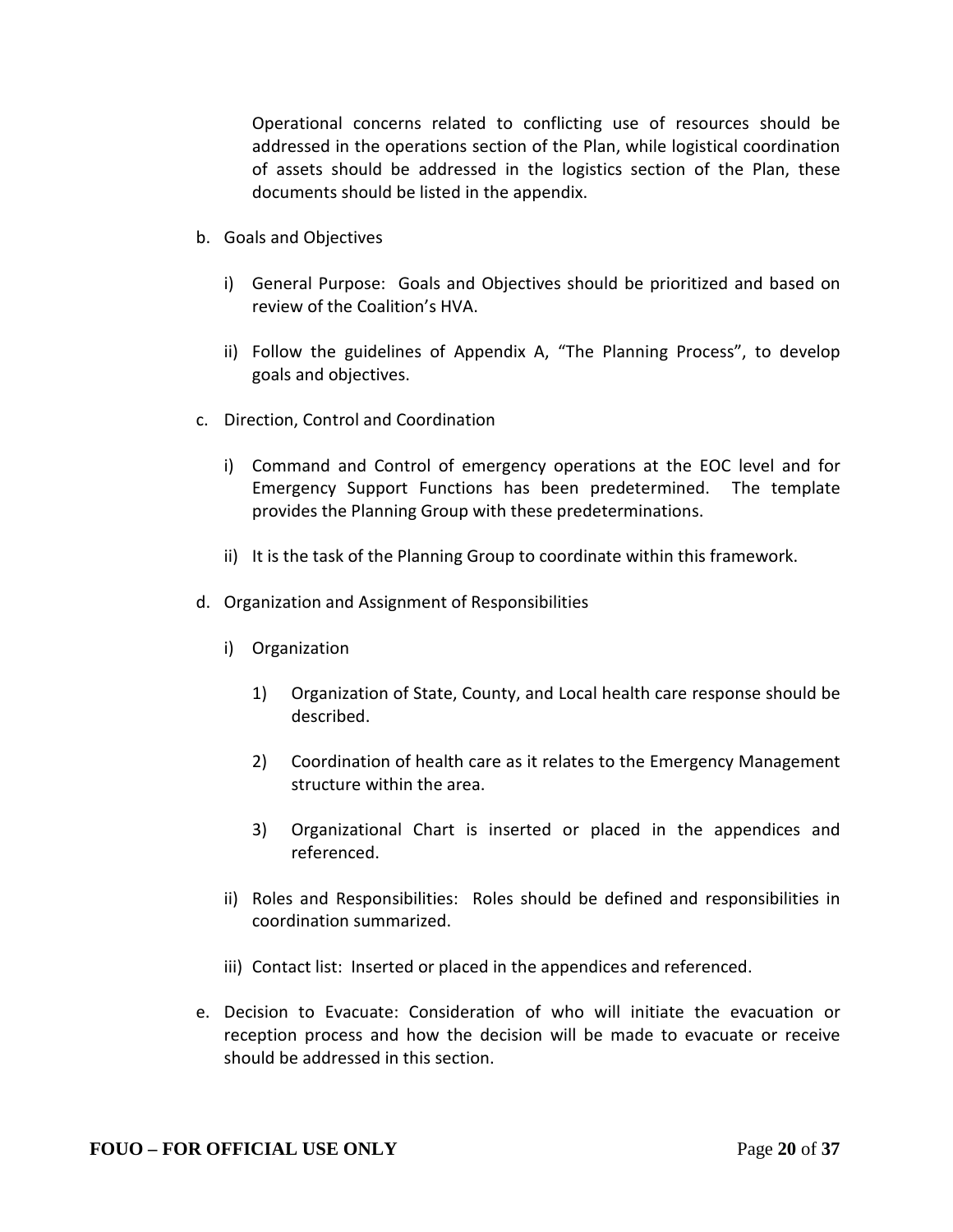- f. Alert and Notification: Each Plan should reflect county and facility alert and notification processes that will be used to initiate the evacuation, identify the organizations that will be involved in the alert and notification process and incorporate redundancies to ensure notifications are thorough and complete.
- g. Sequence of Actions Implementation of the Plan
	- i) This section should address the actual implementation of the Plan. The activation processes for an evacuation/reception should be detailed here. The questions of Who, What, Why, When, How and by whom, should all be addressed in this section.
	- ii) Planning Groups should follow the steps in Appendix A of this guideline to develop a course of action.
- h. Transition to Recovery: Logical transition from the response phase will focus next on Recovery operations including: continuing operations; resupply; demobilization, reimbursement; reconstruction; etc. It is not the intent of this plan to delve too deeply into jurisdictional or facility specific recovery; however, processes for recovery can be briefly addressed in this section.

#### 8. Section VIII - **Information Collection, Analysis and Dissemination**

- a. Communications Plan
	- i) This section outlines the notification system horizontally and vertically within the area that coordinates with Emergency Management and with the Medical and Public Health Sector.
	- ii) This section should also contain recommended communications systems, frequencies, phone numbers, and POCs.
- b. Situational Awareness & Common Operating Picture: Identify existing sources, tools, and processes for obtaining and sharing critical information among Partners. Existing sources and tools may include, but are not limited, to the following:
	- i) Colorado Information Analysis Center (CIAC)
	- ii) Transportation Assets
	- iii) Resource needs and locations
	- iv) Bed availability including specialty bed needs
	- v) Latest Incident Situation Report
	- vi) Patient Tracking
	- vii) Staffing Levels and Resources

#### **FOUO – FOR OFFICIAL USE ONLY** Page **21** of **37**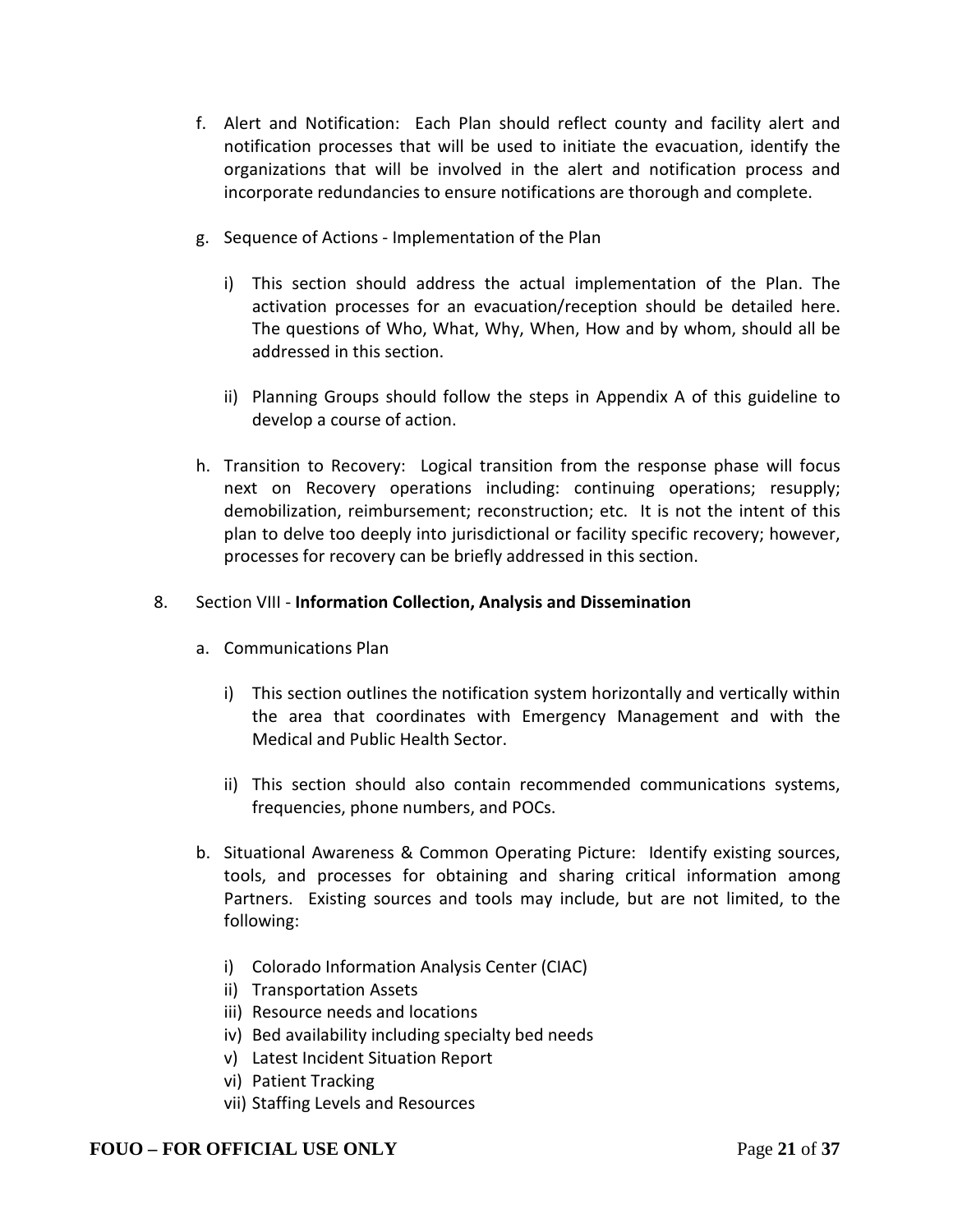viii) Other essential data based on Coalition input

- c. Public Information Section: Process for proactively disseminating consistent, timely, and accurate information and instructions to the public.
	- i) This section details how the Coalition Partners will coordinate with the State ESF #8 Lead Agency and with the public to relay Public Health and Medical bulletins of interest/information.
	- ii) The Planning Group is advised to review the SEOP Annex for  $ESF H15 -$ [External Affairs](http://dhsem.state.co.us/sites/default/files/20%20ESF%2015%20External%20Affairs.pdf) to assist in the development of the Public Information Section including development of PIO/JIC.
	- iii) Summarize the Health Alert Network process as it relates to notification of public health alerts and notifications.

#### 9. Section IX - **Resources (Logistics):**

- a. Capability Assessment
	- i) Perform a capability assessment: Describe the process used by the health care system to determine its capabilities and limits to prepare for and respond to the defined hazards identified in the Situation Overview. **Note:** The Planning Group may wish to address this topic as part of the hazardspecific annexes. This decision would allow the Coalition to address the unique readiness issues and limitations for each specific hazard. In this case, this section should provide an overview of the Coalitions Partner's abilities and then refer the reader to the hazard-specific annexes for more detailed information.
		- 1) Summarize the Coalition Partner's prevention, protection, response, and recovery capabilities involving the defined hazards.
		- 2) Describe the Coalition Partner's limitations on the basis of training, equipment, or personnel.
	- ii) Utilize tools available to identify what the Coalition Partners are currently capable of given their level in relation to resources. Some tools are provided here:
		- 1) The CDC Division of Emergency Preparedness and Response has developed a Community Assessment Tool for planners to use during a pandemic event but the tool can be applicable for health care capability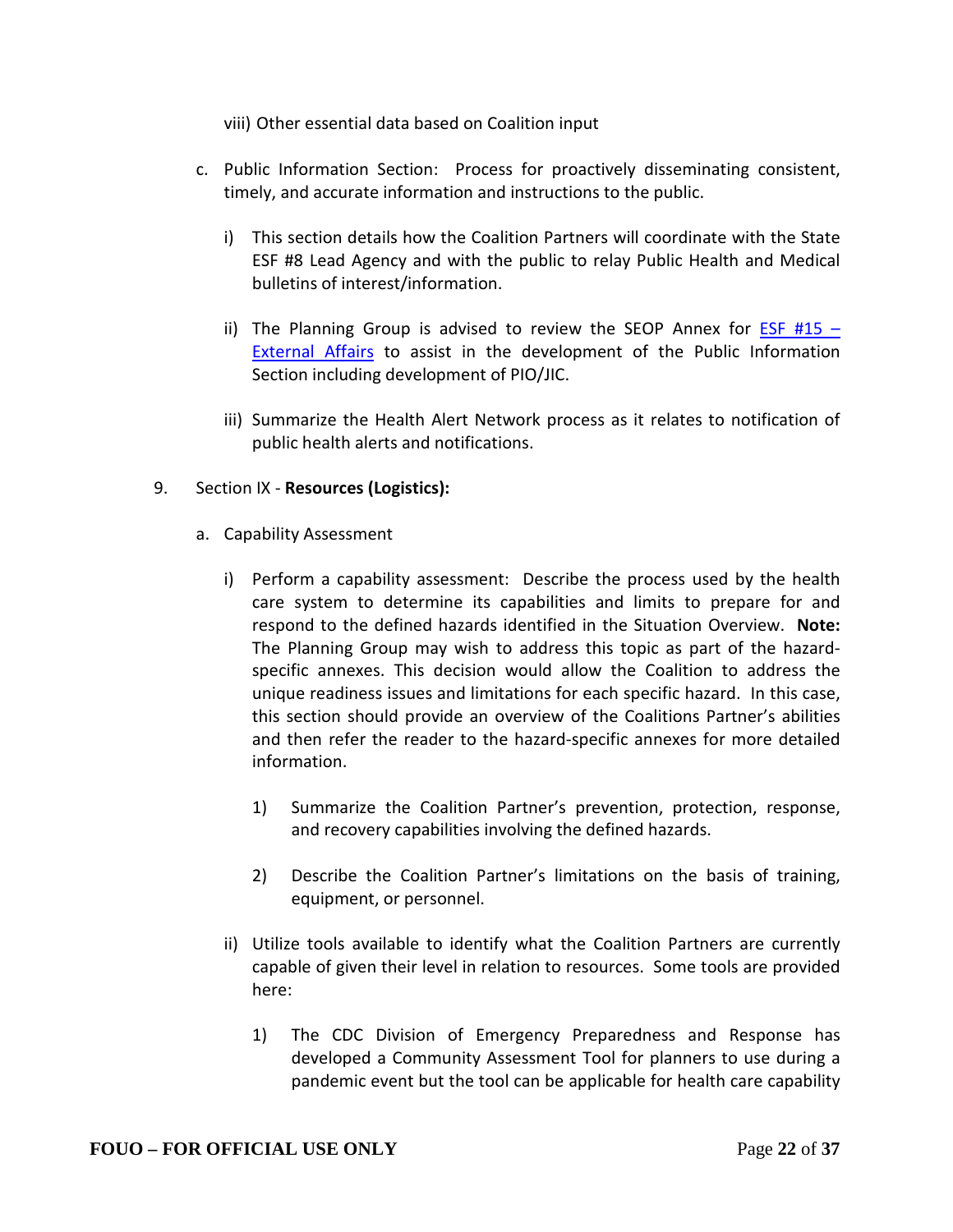assessment in general. [CDC Emergency Preparedness and Response](http://www.cdc.gov/phpr/healthcare/documents/CAT_CDC.docx)  [Community Assessment Tool.](http://www.cdc.gov/phpr/healthcare/documents/CAT_CDC.docx)

- 2) The following modeling tools can be found on the US Department of Health and Human Service's Agency for Health Care Research and Quality (AHRQ) and Public Health Emergency (PHE) websites:
	- a) [Emergency Preparedness Resource Inventory \(EPRI\).](http://www.ahrq.gov/research/epri) This can be a complex download and may require IT support
	- b) IBA [Surge Model.](http://www.phe.gov/coi/Documents/PERCC%20Presentation%20May%208%202013%20Hunt.pdf) Pandemic, IED attacks, terrorism related to CBRNE.
	- c) [Hospital Evacuation Decision Guide.](http://archive.ahrq.gov/prep/hospevacguide/) This guide is designed to provide hospital evacuation decision teams with organized and systematic guidance on how to consider the many factors that bear on the decision to order an evacuation, and assist decision teams in identifying some of the special situations, often overlooked, that may exist in their facility or geographic area that could affect the decision to evacuate.
	- d) [Public Health Emergency Preparedness.](http://archive.ahrq.gov/prep) Links, guides, models, and other tools.
- iii) Once the capability assessment is complete, develop de-confliction matrices and place them in the resource appendices. These can be referenced throughout the "Concept of Operations" section.
- b. Request for Resources: Through MOUs and MOAs, utilize facility and Coalition resources to determine the supply and service requirements, working in conjunction with the affected local partners. Support that cannot be provided from local resources shall be secured through the county and then the state, via the appropriate resource request process.
- c. Coordination of Resources
	- i) Identify and reference critical resources, personnel, processes, and agreements that are essential prior to and during an evacuation or reception. On an ongoing basis, communicate and provide updates, as necessary, of critical resource shortfalls with emergency management. The information in this section will provide a framework for logistical response during an evacuation or reception.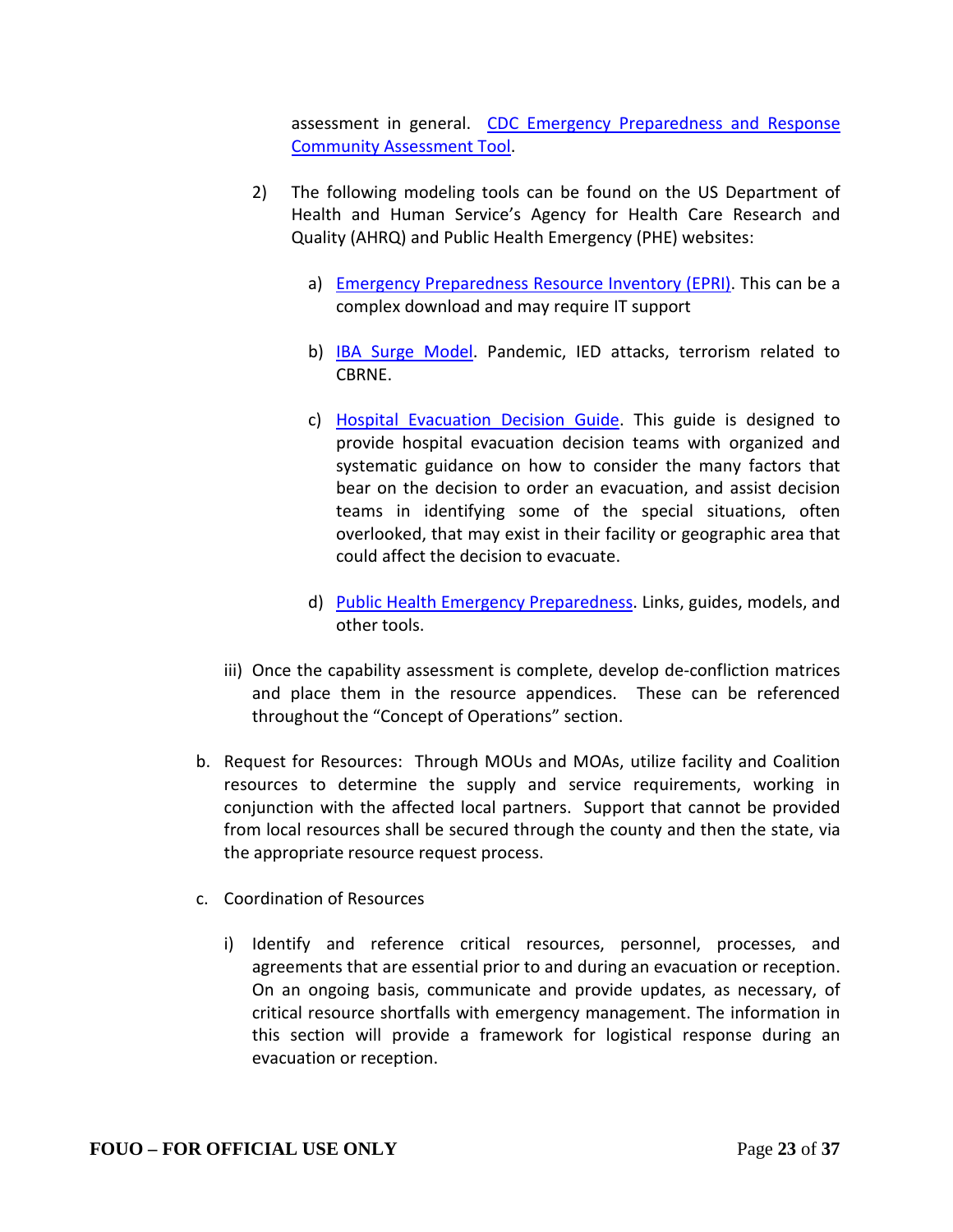ii) Describe the process that HCOs will use for identifying, documenting and managing critical resources across Partners, including the exercising of staff responsible for management and accountability of critical resources.

1) Transport: Identify EMS and other transportation asset locations, requisition and coordination including staging areas.

2) Staffing: Identify and evaluate control issues by limiting when and where companies and personnel can work in the disaster area.

3) Equipment and Supplies: Each entity should establish a link between the Logistics Coordinator and/or Logistic Team and the Resource Support capabilities (resource and their ability to provide equipment and supplies in a timely and adequate manner).

- iii) Identify an integrated process for the collaborative implementation of the logistics capability of state agencies, public- and private-sector partners, and NGOs; this process is driven by three overarching principles:
	- 1) Integration of internal and external disaster logistics partners.
	- 2) Collaboration between public- and private-sector partners and NGO stakeholders.
	- 3) Communication between all elements involved in the process from planning through execution, sustainment, and demobilization of response resources.
- d. Maintenance of Resources
	- i) Identify and utilize existing comprehensive logistics systems and plans within your Coalition (i.e. WebEOC): management, sustainment, and capability that will harness the resources that will meet the needs of disaster victims and responders.
	- ii) Identify and reference existing inventory of critical resources identified previously.
	- iii) Incorporate advance planning, training, and exercises for logistics supported by the exercise of the plan.
	- iv) Identify, document, and exercise staff that will be responsible for management and accountability of supplies and equipment; resource ordering; delivery of equipment, supplies, and services; resource tracking;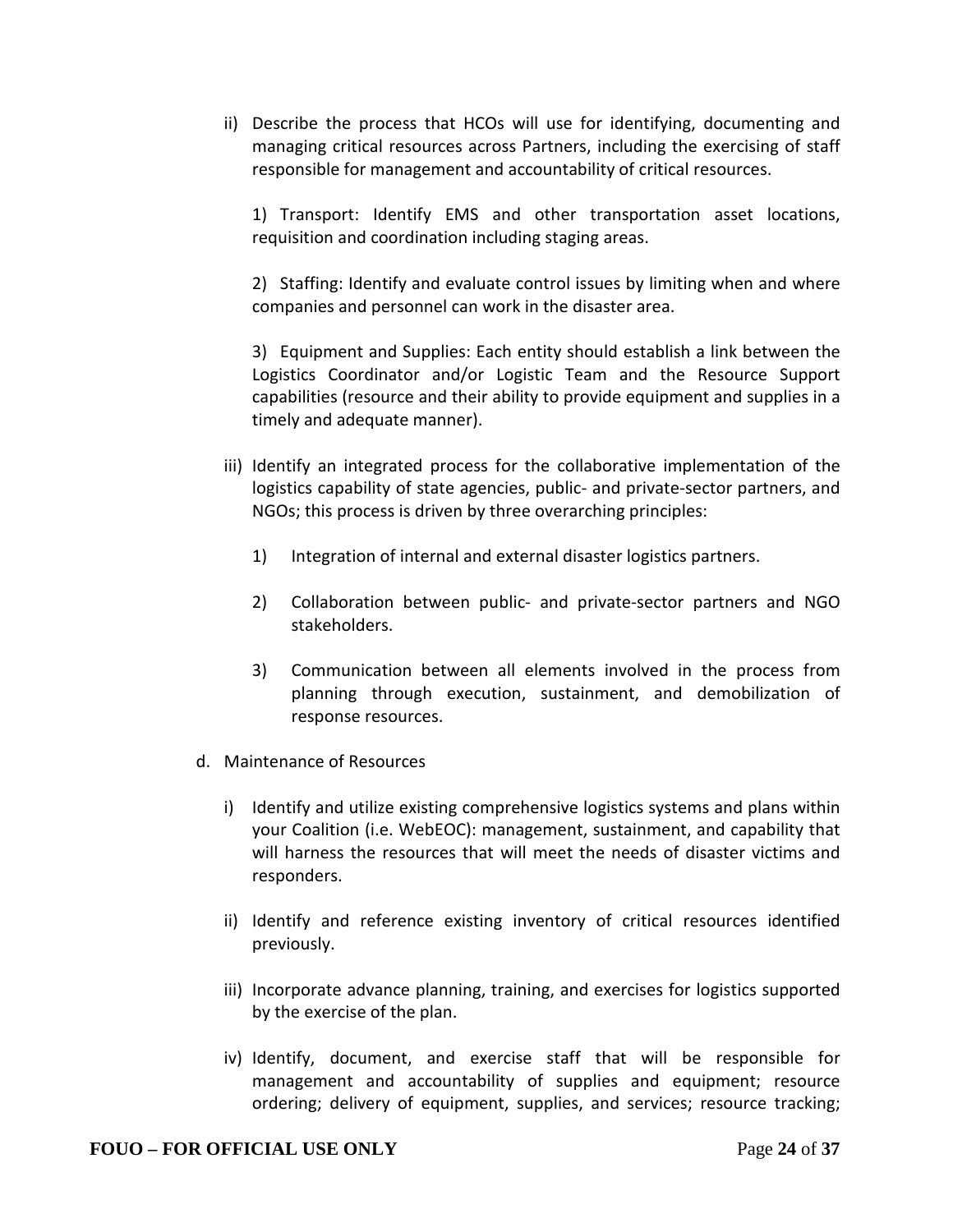facility location and operations; transportation coordination; and management and support of information, technology systems services and other administrative services.

- v) Describe the process to streamline communication for tracking and accounting for resources in order to minimize recovery efforts in the impacted area and re-establish State and local self-sufficiency as rapidly as possible.
- vi) Resource support may continue until the disposition of excess and surplus property, if any, is completed and resources are demobilized.
- vii) Each Coalition should describe the process to implement a proactive response-and-recovery posture and the delivery of pre-positioned emergency supplies.
- e. MOUs, MOAs, IAAs: During response operations, acquisition of resources will be supported by pre-existing Memorandums of Understanding, Memorandums of Agreement and Inter-Agency Agreements along with existing supply contracts.
	- i) Identify MOUs, MOAs, and IAAs and any existing contracts for the acquisition of critical resources.
	- ii) Available MOUs, MOAs, IAAs, and contracts can be listed in the plan appendices. De-confliction of these agreements should be placed in a resource matrix for ease of use and understanding.

#### 10. Section X - **Plan Development and Maintenance**

- a. This section should consist of :
	- i) Multi-year Training and Exercise Plan (TEP) or equivalent summary of the training and exercise plan following HSEEP guidance
		- 1) Coordinate training and exercise schedule with the Planning Group.
		- 2) Place TEP schedules in appendices.
	- ii) Review schedule of the plan: An annual or bi-annual review schedule is created and placed in this section.
	- iii) Responsibilities for plan maintenance: This identifies the responsible parties for plan maintenance.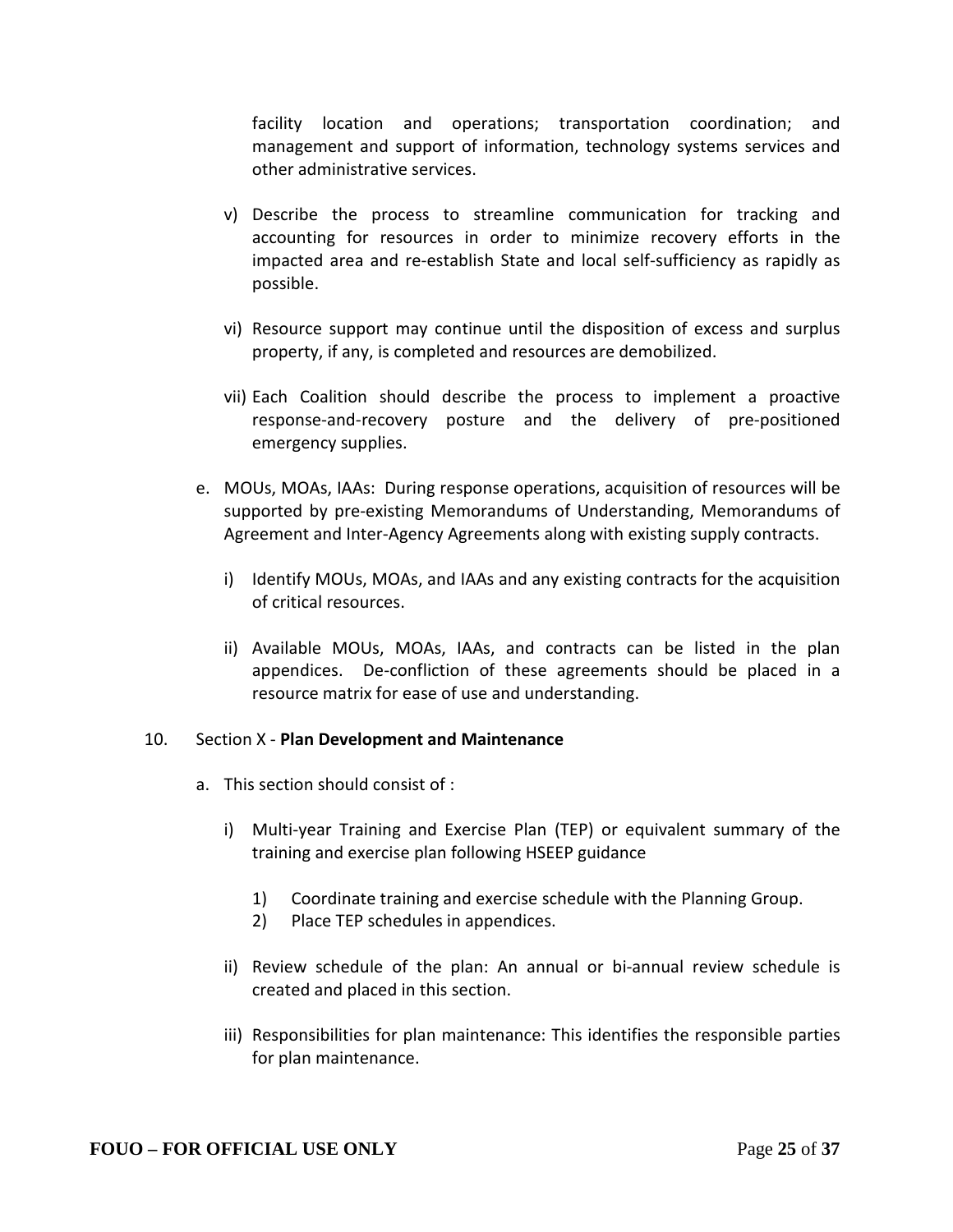- iv) The process for contacting the primary POC or planning committee to request a revision or amendment of plan.
- b. Planning Guide: Appendix A The Planning Process, is a reference to assist the Planning Group with the completion of the planning process and the development of the plan. The information in Appendix A will reference other sections in the plan elements document and will be redundant at times. However, this annex outlines the Planning Process as it should be performed at the Planning Group level. The Planning Group is also advised to review section 4; "The Planning Process" of the Comprehensive Preparedness Guide, CPG 101, [version 2.0, November 2010](http://www.fema.gov/pdf/about/divisions/npd/CPG_101_V2.pdf) for details on the planning process.

### 11. Section XI - **Administration/Finance Section**

- a. When a disaster occurs, providers are often times focused on patient care issues. Cost accounting and documentation of ongoing expenses related to the event can become a large problem if left unattended in both planning and response mode . Organizations should be aware of the type of emergency declared and whether this is a federal, state, or local designation - since the type of declared disaster determines whether and where disaster funds will be available.
- b. Local Reimbursement
	- i) Describe the process for local reimbursement.
	- ii) Reimbursement issues related to evacuated patients are handled between the sending and receiving hospitals.
	- iii) All participants in the evacuation or patient reception operation should maintain documentation of the personnel, equipment and resources used in the event for local, state and/or federal purposes.
	- iv) When patients are evacuated to other hospitals, financial agreements need to be made (The CO statewide hospital MOU should be used in these events). Centers for Medicare and Medicaid Services (CMS) consider these agreements to be a private matter between those two parties. CMS cannot dictate the terms of these agreements or interfere in providers' negotiations. If the facilities are unable to work out a financial arrangement, CMS may consider allowing each facility to bill for the services it provided. CMS will make these considerations on a case-by-case basis.
- c. State Reimbursement
	- i) Describe the process for State reimbursement.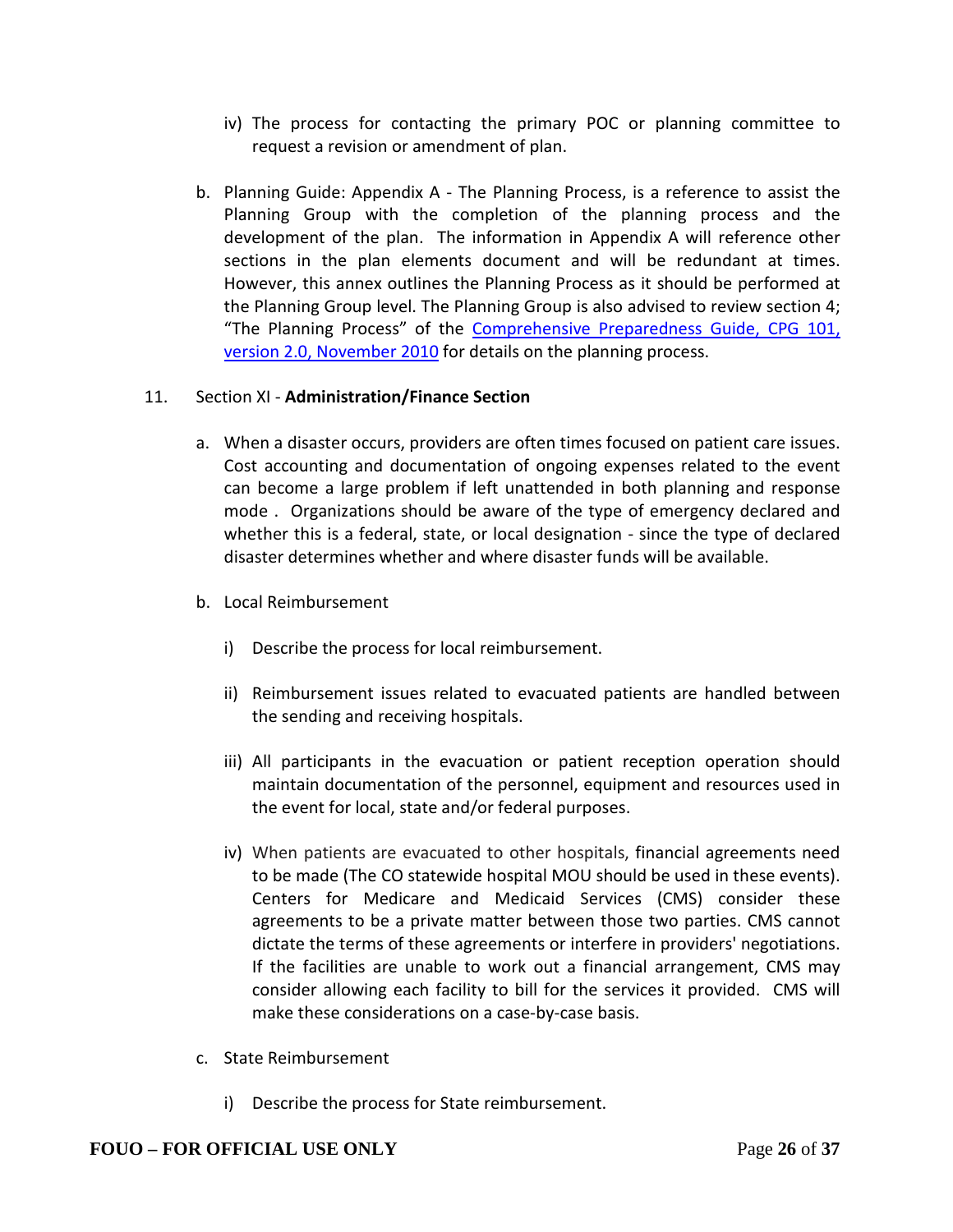- ii) Expenditures of state funds will be in accordance with state laws and regulations and subject to state and federal audits. Utilizing emergency powers, the Governor may mobilize all available state resources as necessary to cope with an emergency or disaster. State agencies, local governments and private agencies/organizations are responsible for collecting, reporting and maintaining records of expenditures; including costs for personnel, incurred as a result of an emergency or disaster. These records shall serve as supporting data in order to determine the need for and preparation of requests for federal assistance.
- iii) The Governor may declare a State of Emergency to activate necessary state resources. If the emergency or disaster exceeds the state's capacity, assistance may be requested through the Emergency Management Assistance Compact (EMAC).
- d. Federal Reimbursement
	- i) Describe the process for Federal reimbursement.
	- ii) The Governor may also request assistance from the President. Upon a Presidential Declaration, assistance as requested by the state will be provided through federal Emergency Support Functions (ESFs).
	- iii) If the President has declared an emergency or major disaster, it triggers the Small Business Administration and the FEMA reimbursement process. In addition, determining if the business is large or small will also determine the types of loans that the business is eligible to receive.
- e. Other issues: Reimbursement and continuation of services when a facility is damaged or has to be evacuated: It is possible that some provider locations may have been destroyed or are otherwise uninhabitable. As a result, physicians or other health care providers may set up a practice in a different physical location. Under normal circumstances, the provider would be required to complete the CMS-855 enrollment application. This process can be streamlined through carriers. Carriers will likely require at least a fax in order to make a change to a location. The fax must list the provider's Tax I.D. and enough information for the staff to be certain of the provider's identity, but will not require a CMS-855 form. The request will receive priority processing. This process will work if there is an original signature on an original application in-house. Carriers will make recommendations to the CMS Regional Office in situations when there is not an original signature to compare to the fax. Other CMS forms can be found at [http://cms.hhs.gov/Medicare/CMS-Forms/CMS-Forms/CMS-Forms-List.html.](http://cms.hhs.gov/Medicare/CMS-Forms/CMS-Forms/CMS-Forms-List.html)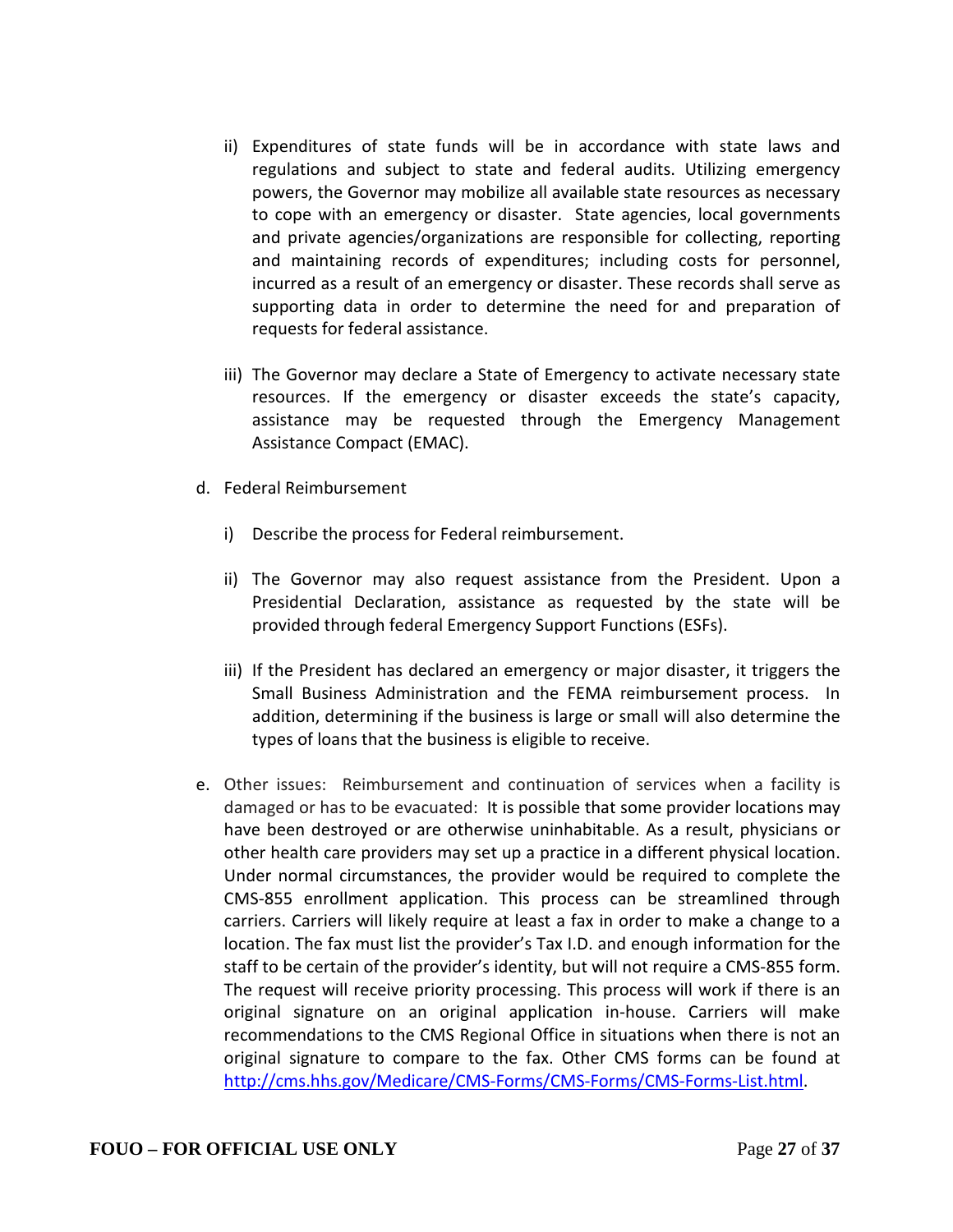### 12. Section XII - **Authorities and References Section:**

### a. References

- i) [National Response Framework](http://www.fema.gov/media-library-data/20130726-1914-25045-1246/final_national_response_framework_20130501.pdf)
- ii) [Comprehensive Preparedness Guide, CPG 101, version 2.0, November 2010.](http://www.fema.gov/pdf/about/divisions/npd/CPG_101_V2.pdf)
- iii) [State of Colorado EOP](http://dhsem.state.co.us/sites/default/files/00%20SEOP%20Consolidated.pdf)
- iv) ESF #8 [Public Health and Medical Services Annex](http://dhsem.state.co.us/sites/default/files/11%20ESF%208%20Public%20Health%20-%20Medical%20Services%20DONE.pdf)
- v) [Guidance on Planning for Integration of Functional Needs Support Services in](http://www.fema.gov/pdf/about/odic/fnss_guidance.pdf)  [General Population Shelters](http://www.fema.gov/pdf/about/odic/fnss_guidance.pdf)
- b. Authorities: Add as applicable to your jurisdiction.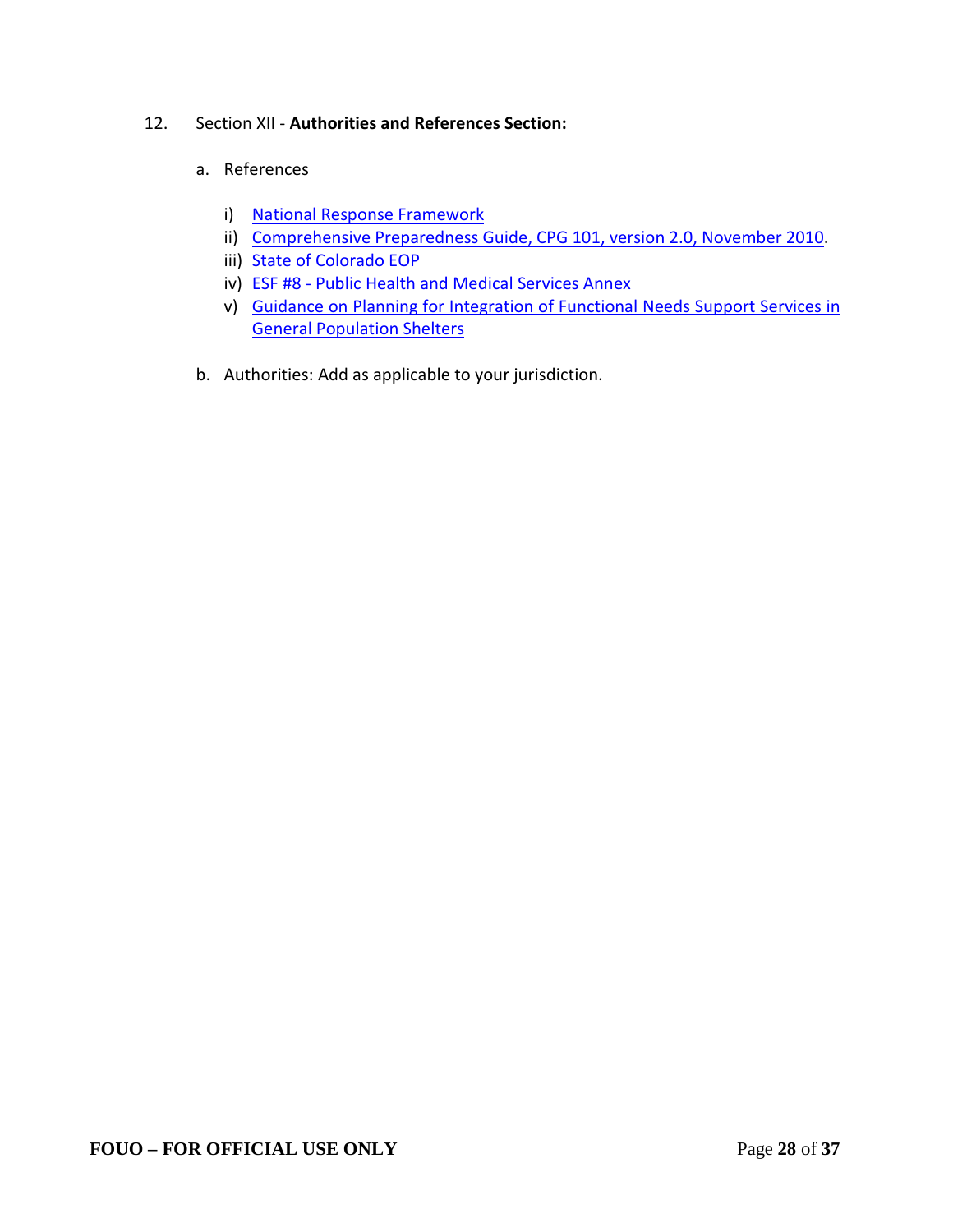### **Appendix A: The Planning Process**

- I. The Planning Process (The Planning Group should incorporate the following steps into their planning process and into the planning maintenance section):
	- A. Step 1 Form a Health Care Coalition Integrated Evacuation/Reception Planning Group:
		- 1. Team members:
			- a. At a minimum, invited participants should include the individuals or agencies listed in section E.1 of this guide
			- b. In addition to these team members, the following individuals or agencies are highly encouraged to be invited to the meeting as SMEs:
				- i.) Fire
				- ii.) Law Enforcement
				- iii.) Social Services
				- iv.) Childcare, child welfare, and juvenile justice facilities
				- v.) National Guard
				- vi.) DOD
				- vii.) Veteran's Administration
				- viii.) CDC representative of the Division of Strategic National Stockpile
				- ix.) Private Sector entities
				- x.) Community Based Organizations (CBOs)
				- xi.) Faith Based Organizations (FBOs)
				- xii.) Advocacy organizations
				- xiii.) Volunteer Organizations Active in Disasters (VOAD)
				- xiv.) Others as deemed necessary
			- c. Develop Roles and Responsibilities for all stakeholders: If appropriate authority is present, roles and responsibilities for each participating HCO or other agency can be developed. These roles and responsibilities will expand through the planning process but this beginning stage will be a good place to start the initial roles and responsibilities document.
			- d. Roles and Responsibilities should be placed in the Organization and Assignment of Responsibilities section of the plan under Operations (consider starting Alert and Notification document – see Alert and Notification section under Operations)
			- e. Tips for maintaining the Planning Group:
				- i.) Plan ahead: Provide sufficient notice for meetings.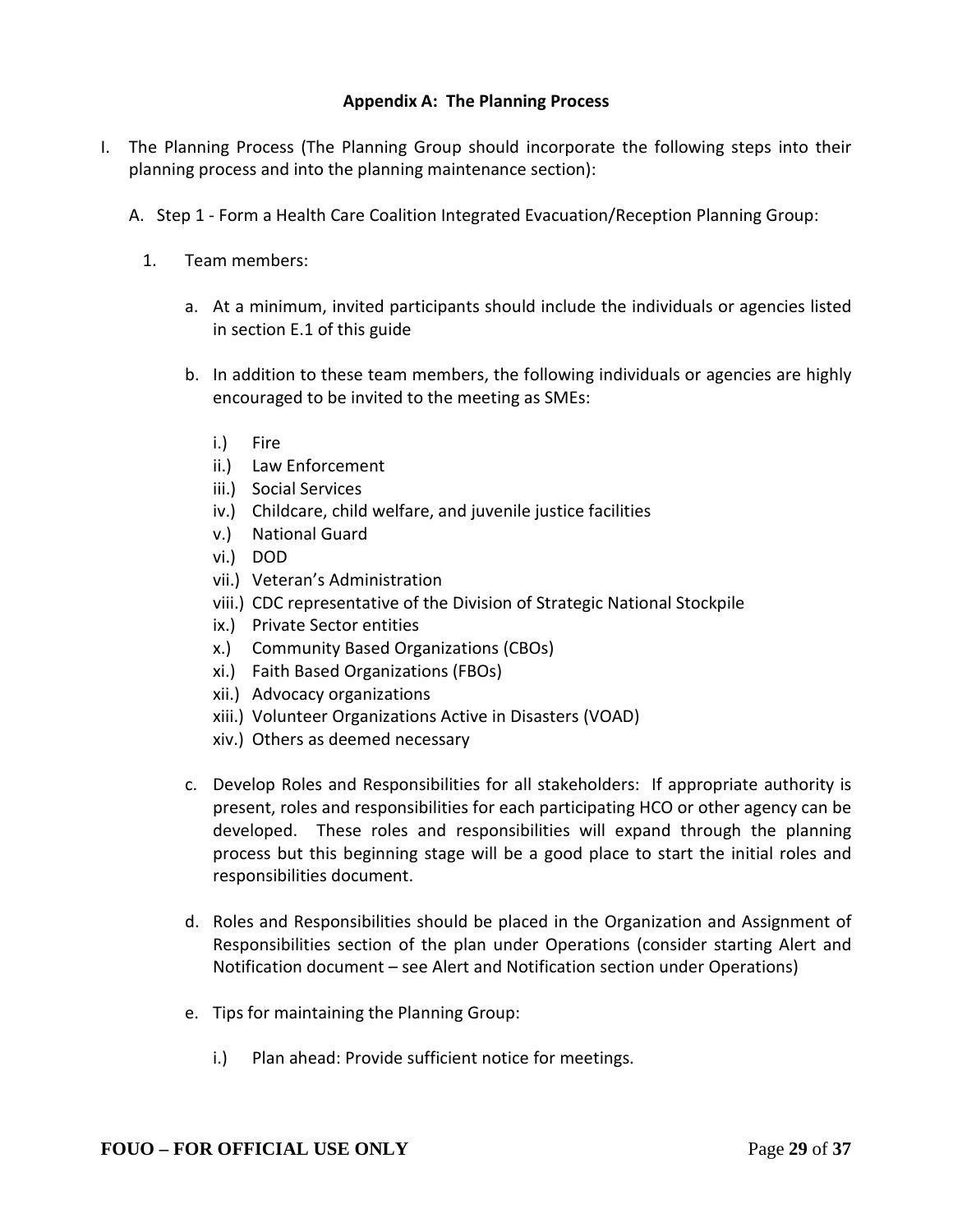- ii.) Provide information about team expectations: Planners should explain why participation is beneficial to their agency.
- iii.) Authority: Solicit buy-in from agency executive authorities that will prompt participation for the requested team members.
- iv.) Schedule Flexibility: Develop subcommittees to complete work with guidance from the main group but allowance of subcommittee flexible scheduling.
- v.) Consider External Facilitators: Third-Party facilitators can perform a vital function by keeping the process focused and mediating disagreements.
- B. Step 2 Determine the Situation: Identify Threats and Hazards regarding Evacuation of Public Health and Medical assets (once developed, these should be placed in Situation Overview Section):
	- 1. Summarize the Characteristics of the Coalition's Area:
		- a. Climate
		- b. Geography
		- c. Demographics
	- 2. Hazard Vulnerability Assessment:
		- a. The Planning Group should use available HVAs to develop their evacuation/reception planning. In the event that HVAs do not exist, work with the CO-OEM Coordinator for your area and public health districts to develop an HVA.
		- b. Using the HVA, determine planning priorities for **notice** and **no-notice** events requiring evacuation, reception, or shelter-in-place activity.
	- 3. Capability Assessment
		- a. The capability assessment should be placed in the Resource/Logistics section of the plan; however, a brief summary of health care capability to respond to the listed hazard vulnerabilities could be included in the Situation Overview Section.
- C. Step 3 Determine Goals and Objectives
	- 1. Develop operational priorities for the operations section (once developed, these should be placed in the Goals & Objectives Section under Operations). Operational priorities specify what the responding organizations are to accomplish to achieve a desired endstate for the operation. The senior official may communicate desired end-states for operations addressed in the plans. By using information from the risk profile developed as part of the analysis process, the Planning Group engages the senior official to

#### **FOUO – FOR OFFICIAL USE ONLY** Page **30** of **37**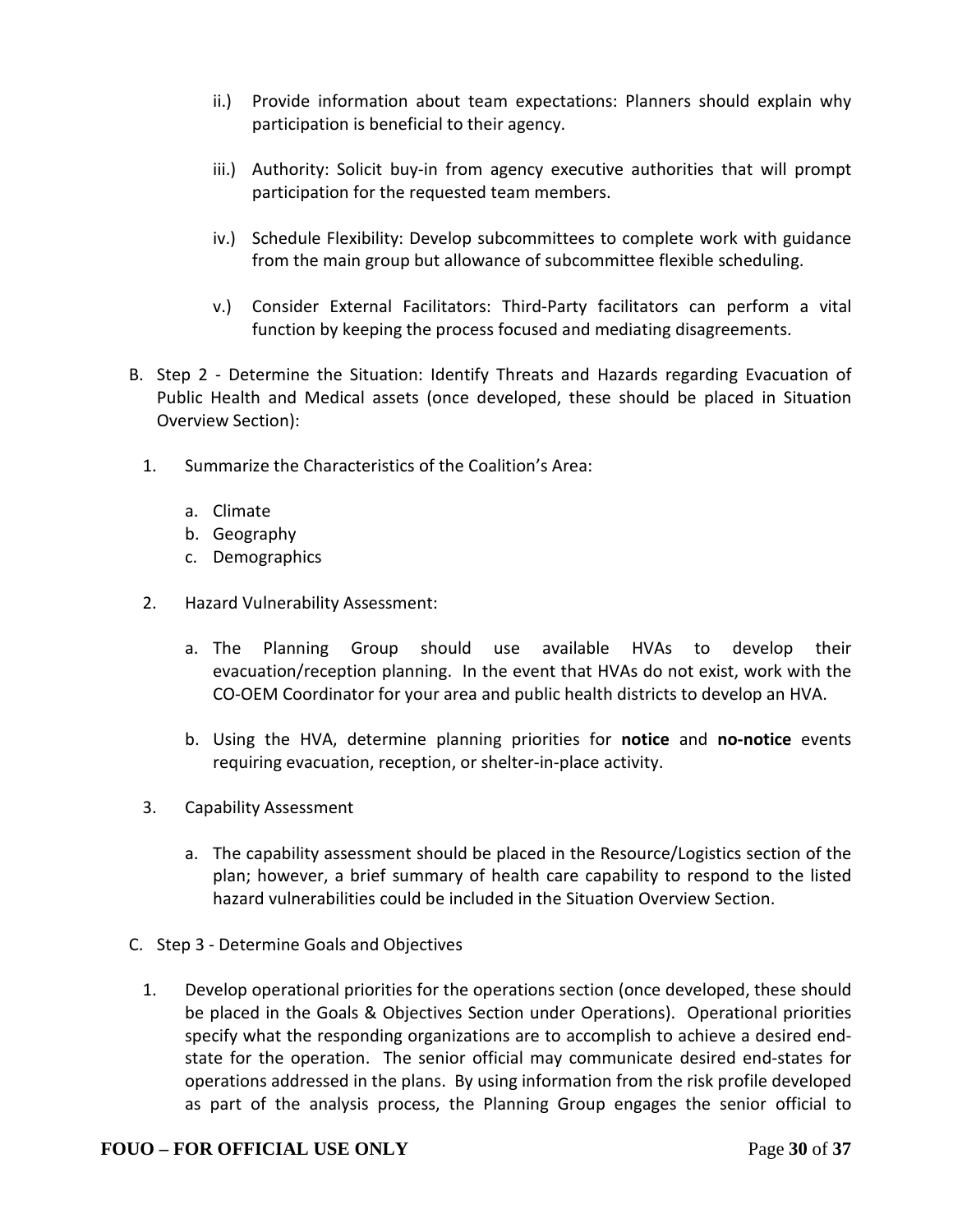establish how the hazard or threat would evolve in the area and what defines a successful outcome for responders, disaster survivors, and the community.

- 2. Based on HVAs, specify what the responding organizations are to accomplish to achieve a desired end-state for the operation in the form of Goals & Objectives. Starting with a given intensity for the hazard or threat, the Planning Group imagines an incident's development from prevention and protection efforts, through initial warning (if available) to its impact on the area (as identified through analysis) and its generation of specific consequences (e.g., collapsed buildings, loss of critical services or infrastructure, death, injury, displacement). These scenarios should be realistic and created on the basis of the Coalition's hazard/threat and risk data. Planners should use the incidents that have the greatest impact on the area (worst-case), those that are most likely to occur, or an incident constructed from the impacts of a variety of risks. During this process of building an incident scenario, the Planning Group identifies the requirements that determine actions and resources. Planners are looking for requirements generated by the hazard or threat, the response, and by constraints/restraints.
- 3. Goals and objectives must be carefully crafted to ensure they support accomplishing the plan mission and operational priorities. They must also clearly indicate the desired result or end-state they are designed to yield. This approach enables unity of effort and consistency of purpose among the multiple groups and activities involved in executing the plan.
	- a. GOALS are broad, general statements that indicate the intended solution to the problems identified by planners. Goals are what personnel and equipment resources are supposed to achieve. They help identify when major elements of the response are complete.
	- b. OBJECTIVES are specific and identifiable actions carried out during the operation that lead to achieving response goals. The objectives should be **S**pecific, **M**easurable, **A**ttainable, **R**elevant and **T**ime-specific (SMART).
	- c. Goals & Objectives should be incorporated into the template Goals and Objectives section under Operations.
- D. Step 4 Plan Development
	- 1. Develop and Analyze Courses of Action: Based on the operational priorities, goals and objectives developed from the HVAs; generate, compare, and select possible solutions identified in the previous step 3.
		- a. During plan development, the scenario is walked through step-by-step and planners depict how the scenario unfolds building a portrait of the incident's actions, decision points and participant activities to develop a course of action.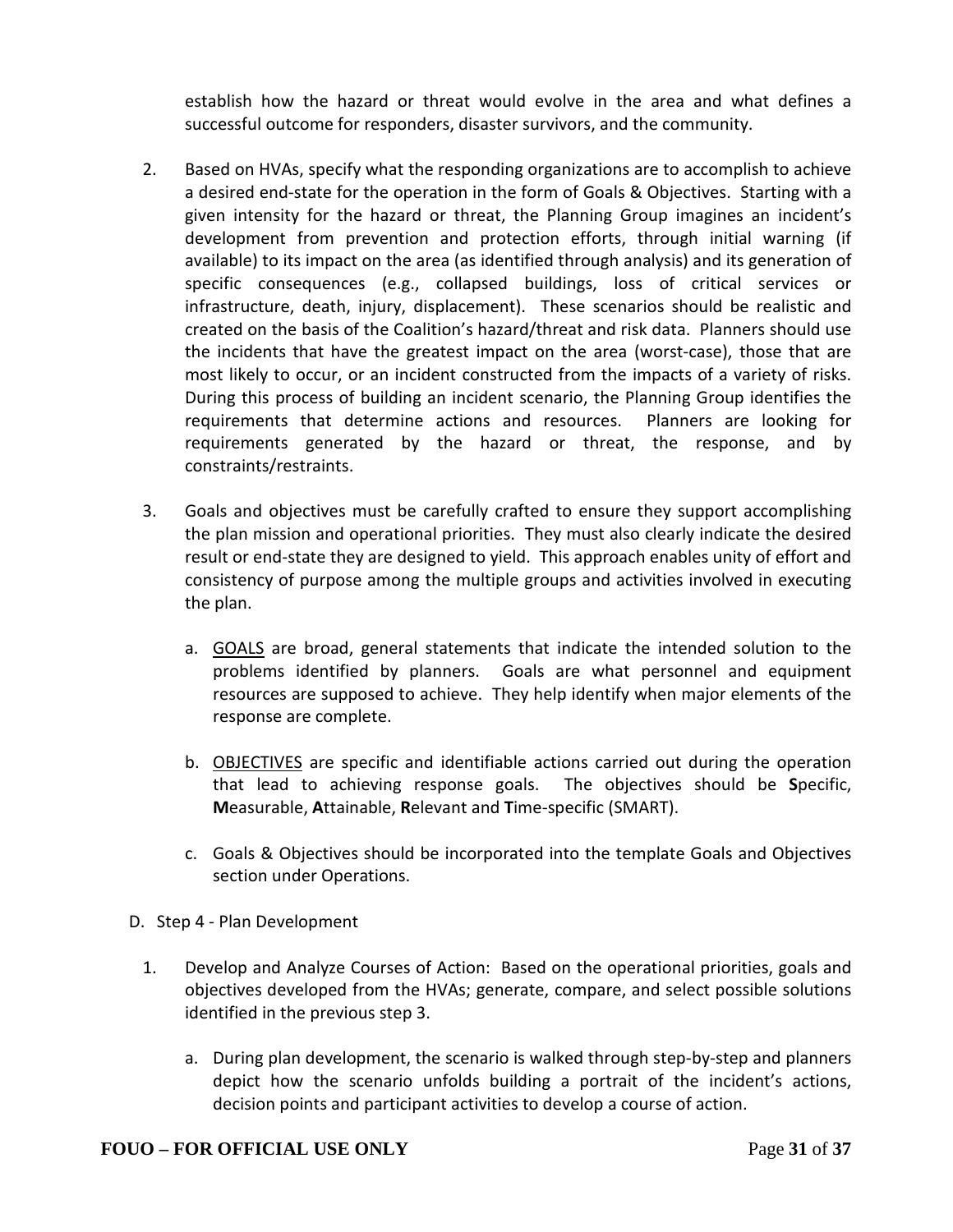- b. When developing a course of action, the Planning Group should consider the following during the development of the Operations section:
	- i.) Operational Considerations: The following should be considered and discussed at multiple stages of the planning process but should be addressed in Concepts of Operations:
		- 1) Federal, State, Local Regulations, Policies, Procedures, Protocols
		- 2) Health Care Organization Specific Protocols
		- 3) MOUs, MOAs, IAAs
		- 4) Special Medical Needs
		- 5) Volunteer Operations
		- 6) Sheltering Operations
	- ii.) Goals and Objectives (identified in step 3)
	- iii.) Direction Control and Coordination
	- iv.) Organization and Assignment of Responsibility
	- v.) Alert and Notification
	- vi.) Sequence of Actions (the meat of the plan and what this section develops)
	- vii.) Recovery Operations
	- viii.) Additional Planning Considerations: The following is a non-exhaustive list of topics that should be considered and discussed during the planning process:
		- 1) Health and Medical Waivers (CDPHE has prepared waivers that may also be available on [CO-SHARE\)](https://sites.google.com/a/state.co.us/coshare-access/)
		- 2) Patient Tracking and Patient Transfer Point
		- 3) Patient, Responder, and Staff Behavioral Health
		- 4) Family Reunification and Family Assistance Center
		- 5) Crisis Standards of Care
		- 6) Pet Policy
		- 7) Patient Records and IT Backup Plan
		- 8) Continuity of Operations Plan
		- 9) Credentialing
- c. The next page provides guidance on developing a course of action.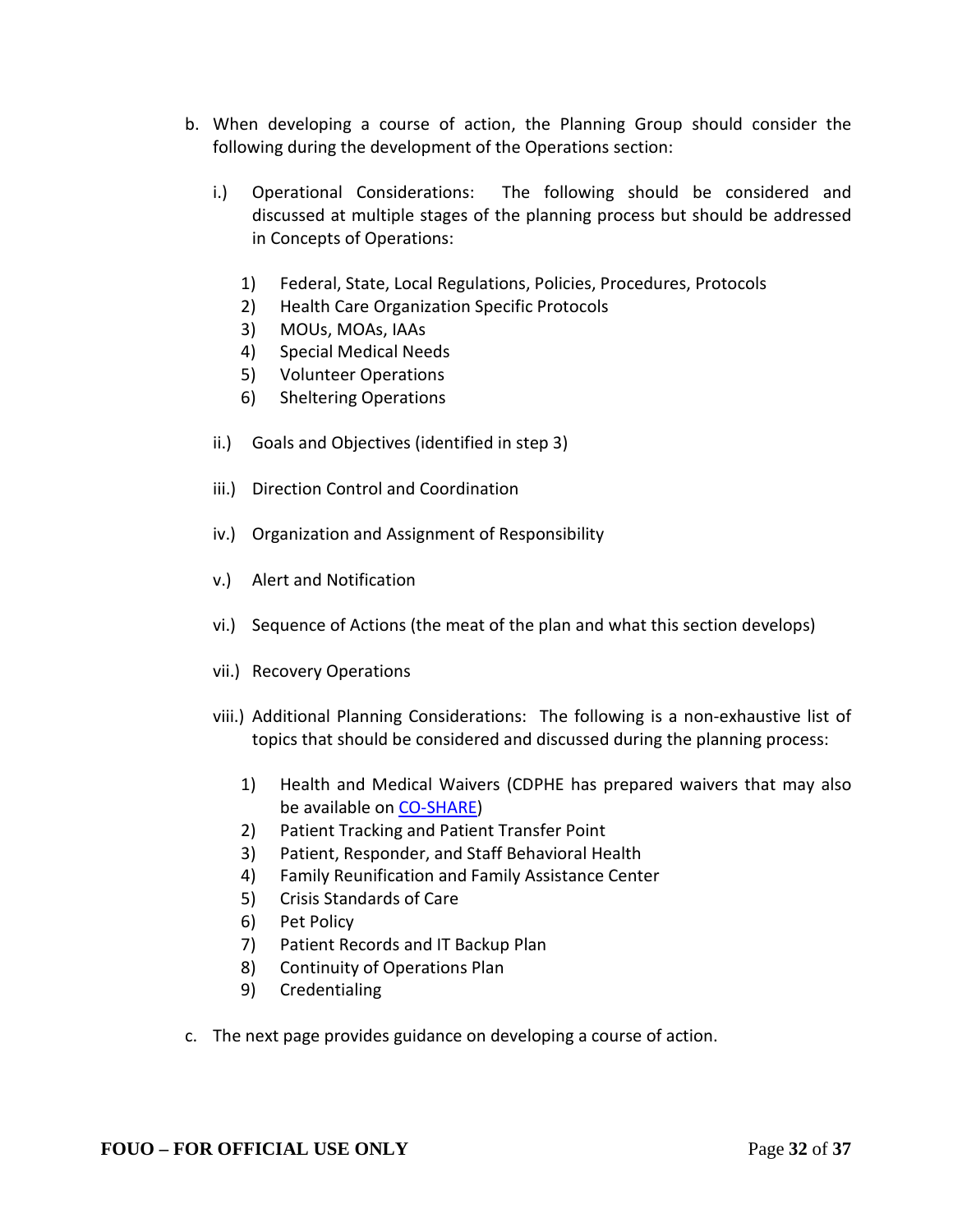**Steps to Develop the Sequence of Actions during Plan Development:** Refer to the [Comprehensive Preparedness Guide, CPG 101, version 2.0, November 2010](http://www.fema.gov/pdf/about/divisions/npd/CPG_101_V2.pdf)

#### **Establish the timeline**

1) Planners should cover all mission areas in the timeline and typically use the speed of incident onset to establish the timeline. The timeline may also change by phases. For example, a blizzard's speed of onset is typically hours or days, while a major HAZMAT incident's speed of onset is minutes. The timeline for a blizzard might be in hours and days, particularly during the pre- and post-impact phases. The timeline for the HAZMAT incident would most likely be in minutes and hours. For a multi-jurisdictional or layered plan, the timeline for a particular scenario is the same at all participating levels of government. Placement of decision points and response actions on the timeline depicts how soon the different entities enter the plan.

#### **Depict the Scenario**

- 1) Planners use the scenario information developed in Step 3 and place the incident information on the timeline.
- 2) Walk through each step of the scenarios (specific hazards identified through risk assessment in step 2) and lay out the time table of when events are most likely to occur. Note: Requires entire Planning Group collaboration.

#### **Identify and depict decision points**

- 1) Decision points indicate the place in time, as incidents unfold, when leaders anticipate making decisions about a course of action. They indicate where and when decisions are required to provide the best chance of achieving an intermediate objective or response goal (the desired endstate). They also help planners determine how much time is available or needed to complete a sequence of actions.
- 2) Place these decision points into the timeline.

#### **Identify and depict operational tasks**

- 1) For each operational task depicted, some basic information is needed. Developing this information helps planners incorporate the task into the plan when they are writing it. Planners correctly identify an operational task when they can answer the following questions about it:
	- a) What is the action?
	- b) Who is responsible for the action?
	- c) When should the action take place?
	- d) How long should the action take and how much time is actually available?
	- e) What has to happen before?
	- f) What happens after?
	- g) What resources does the person/entity need to perform the action?

#### **Select courses of action**

1) Once the above analysis is complete, planners must compare the costs and benefits of each proposed course of action against the mission, goals, and objectives. Based on this comparison, planners then select the preferred courses of action to move forward in the planning process. While not necessary for every course of action identified, planners should use their best judgment and identify when the selection of a course or courses of action will need to be elevated to the senior elected or appointed official for approval. Where practical, the appropriate official should approve these actions prior to the review and completion of the plan.

#### **FOUO – FOR OFFICIAL USE ONLY** Page **33** of **37**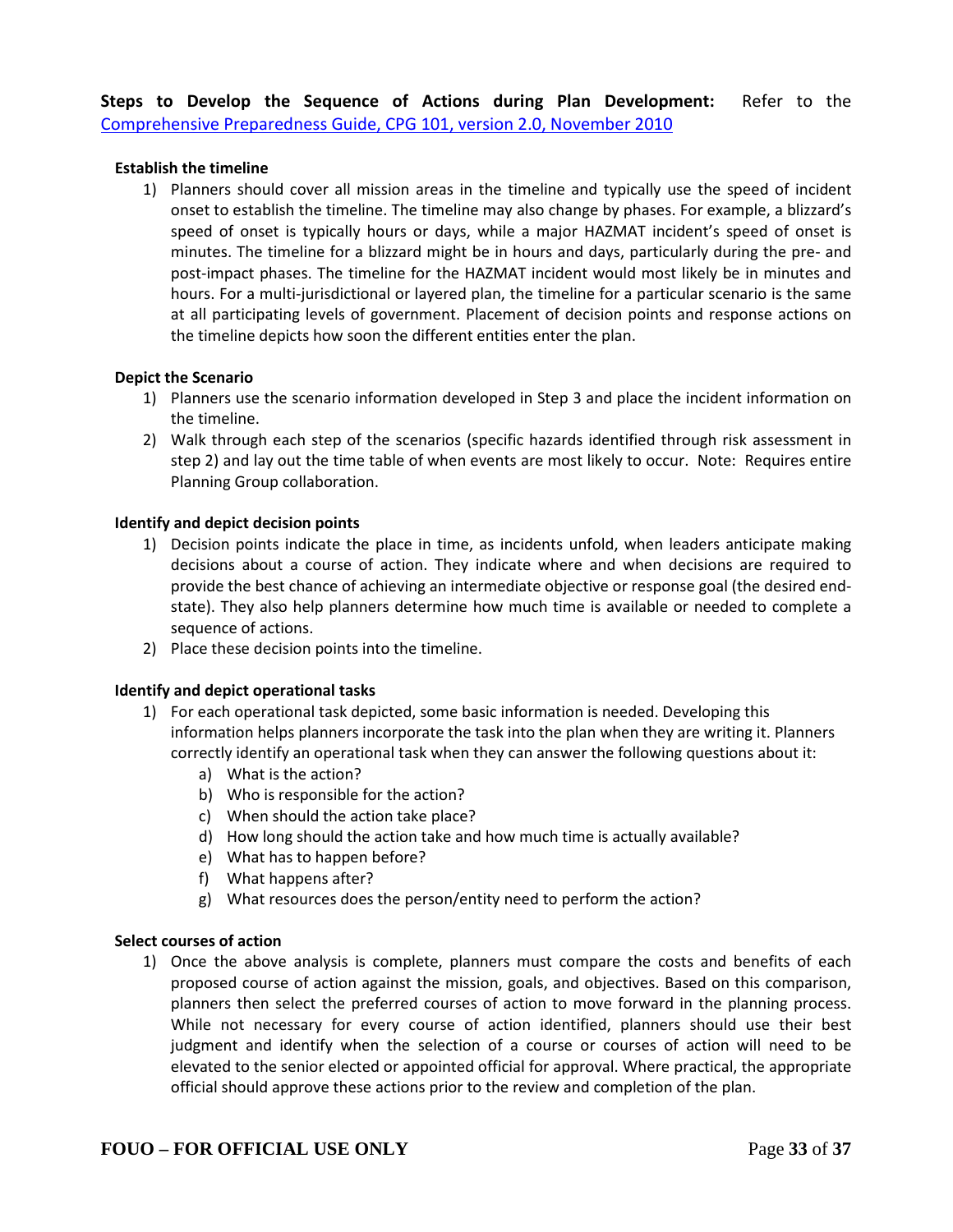- 2. Identify Resources:
	- a. Modeling: There are data and modeling tools developed by CDPHE-OEPR and/or AHRQ that can be found or referenced in the Resource/Logistics Section. The Planning Group should use these data and modeling tools to identify resource needs and shared resources.
	- b. Capability Assessment: The Planning Group should develop capability estimates for staffing, equipment and supplies for successful operations. This resource section may be labor intensive and will require input from authorities from the HCOs within the Coalition.
	- c. Requesting the Next Level of Resources: During major incidents there may be a time when the local jurisdiction is overwhelmed, requiring a need for resources that dictates a higher coordinating level of management. These "trigger" points that are specific to your jurisdiction(s) and needs, should be detailed in the resources section and cross-referenced within the document to the Alert and Notification section of the plan.
	- d. Coordination of Resources: There will need to be coordination of resources built into the plan that coordinate information; communication; transport; equipment and supplies; staffing, volunteers, space, medical records; and many other resources that will come to light as the planning commences. Coordination matrices should be developed based on input from SMEs and modeling tools and be described in the Resource section and referenced in the Concept of Operations section with the matrices placed in the appendices.
	- e. Maintenance of Resources: A plan to maintain, resupply, train, recover, and reimburse should be developed and placed in the Resource section.
	- f. Agreements, compacts and contracts such as MOAs and/or MOUs should be detailed in this section to determine cross-referencing and comparison of resources.
	- g. All resources and the capability assessments should be placed in the Resource/Logistics Section in the form of tables, matrices or written documents. They should be referenced in the Concept of Operations Section to support the goals and objectives of the operation.
- 3. Identify Information and Intelligence Needs (I&I)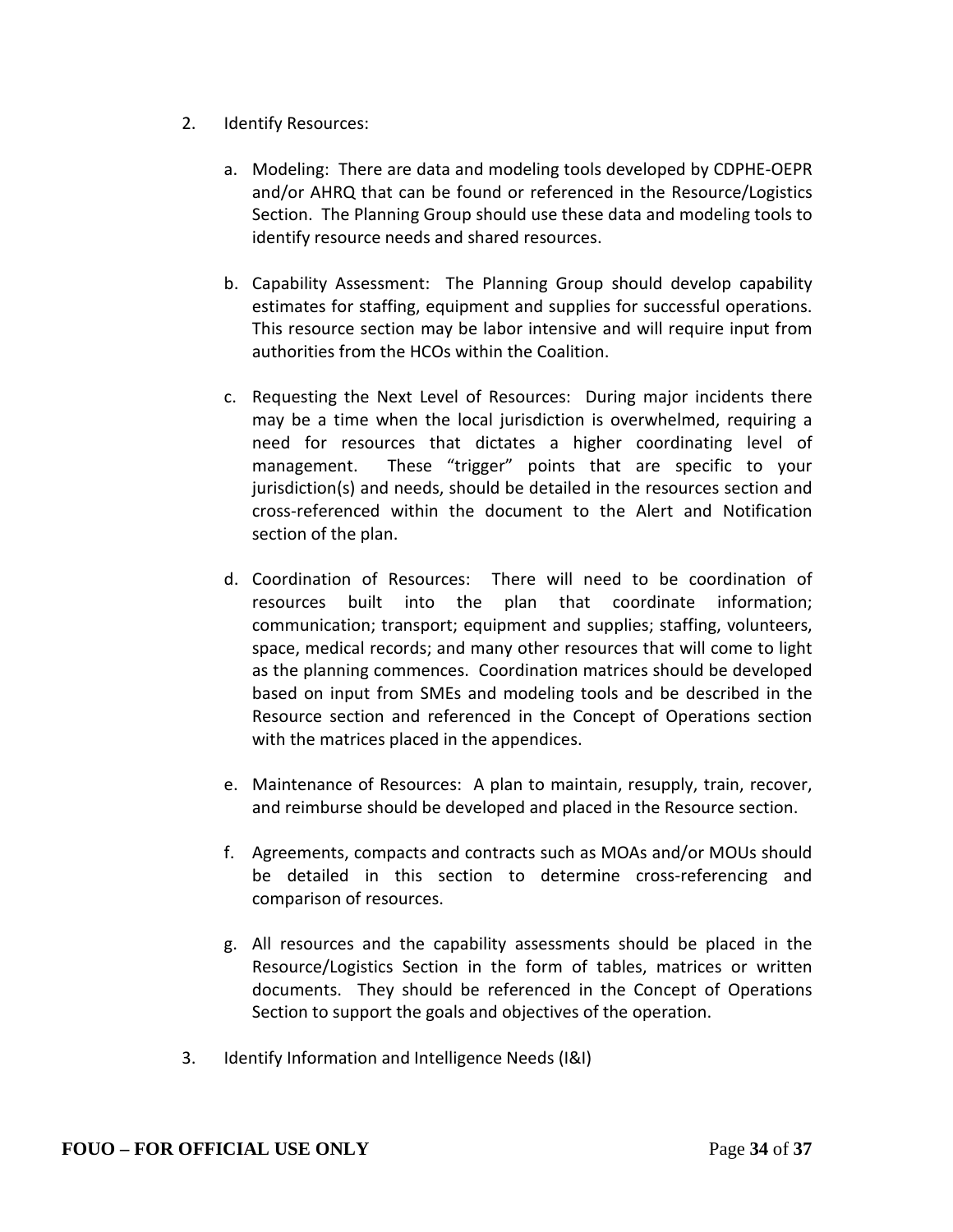- a. Determine all information that will be needed during an incident including, but not limited to:
	- i.) Transportation needs
	- ii.) Resource needs and locations
	- iii.) Bed availability and specialty bed needs
	- iv.) Communication plans
	- v.) Latest Incident Situation Report
	- vi.) Patient Tracking
	- vii.) Staffing Levels
- b. Determine how this I&I will be obtained using which systems and ensure that they are detailed within the plan. For example, when assessing for transportation needs there will be a need to contact EM and the Incident Command Post (ICP) or EOC for assistance. This process needs to be specified within the plan. I&I needs should be placed in the Information, Analysis and Dissemination Section and referenced in the Concept of Operations and Resources/Logistics section.
- E. Step 5 Plan Preparation, Review and Approval:
	- 1. Write the Plan
		- a. Keep the language simple;
		- b. Avoid jargon or acronyms;
		- c. Use short sentences and the active voice;
		- d. Provide adequate detail to make the plan actionable; and
		- e. Format the plan according to the guidelines in the plan elements.
	- 2. Review the Plan
		- a. Check the plan for conformity to applicable regulatory requirements and the standards of federal or state agencies, as appropriate, and for its usefulness in practice.
		- b. Check the plan for:
			- i.) Adequacy: The scope and concept of planned operations identify and address critical tasks effectively; the plan can accomplish the assigned mission while complying with guidance; and the plan's assumptions are valid, reasonable, and comply with guidance.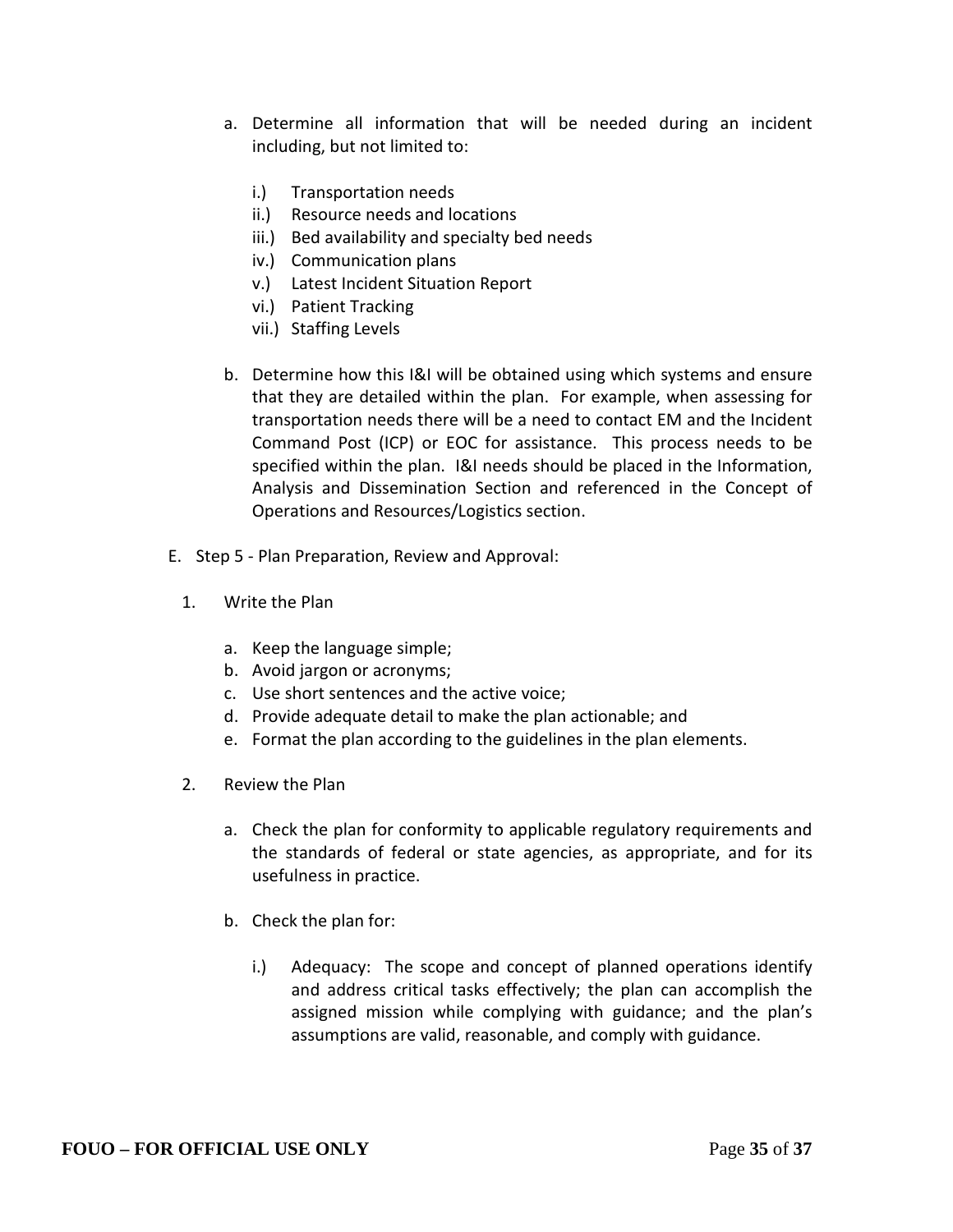- ii.) Feasibility: A plan is feasible if the organization can accomplish the assigned mission and critical tasks by using available resources within the timeframe of the plan.
- iii.) Acceptability**:** A plan is acceptable if it meets the requirements driven by a threat or incident; meets decision maker and public cost and time limitations; and is consistent with the law.
- iv.) Completeness: A plan is complete if it:
	- 1) Incorporates all tasks to be accomplished;
	- 2) Includes all required capabilities;
	- 3) Integrates the needs of the general population and those with special needs (see pages 4-18 to 4-24 of the Comprehensive [Preparedness Guide, CPG 101, version 2.0, November 2010](http://www.fema.gov/pdf/about/divisions/npd/CPG_101_V2.pdf) for questions to ask about special needs compliance);
	- 4) Provides a complete picture of the scope and sequence of the planned response operation;
	- 5) Makes time estimates for achieving objectives; and
	- 6) Identifies effective criteria and a desired end-state.
- v.) Compliance**:** The plan should comply with guidance and doctrine using this guide and the references listed herein.
- 3. Approve and disseminate the Plan: Once the plan is approved within the Planning Group; it will be forwarded for review and editing by the Planning Group. Once that process is complete, it may then be disseminated to stakeholders.
- F. Step 6 Plan Implementation and Maintenance
	- 1. Train: Disseminate the plan to stakeholders and encourage them to train their staff.
	- 2. Exercise: Incorporate the plan into exercises using the concepts of Homeland Security Exercise and Evaluation Program (HSEEP) to develop a Corrective Action Plan (CAP) and Improvement Process (IP) for use when it is time to review and revise the plan.